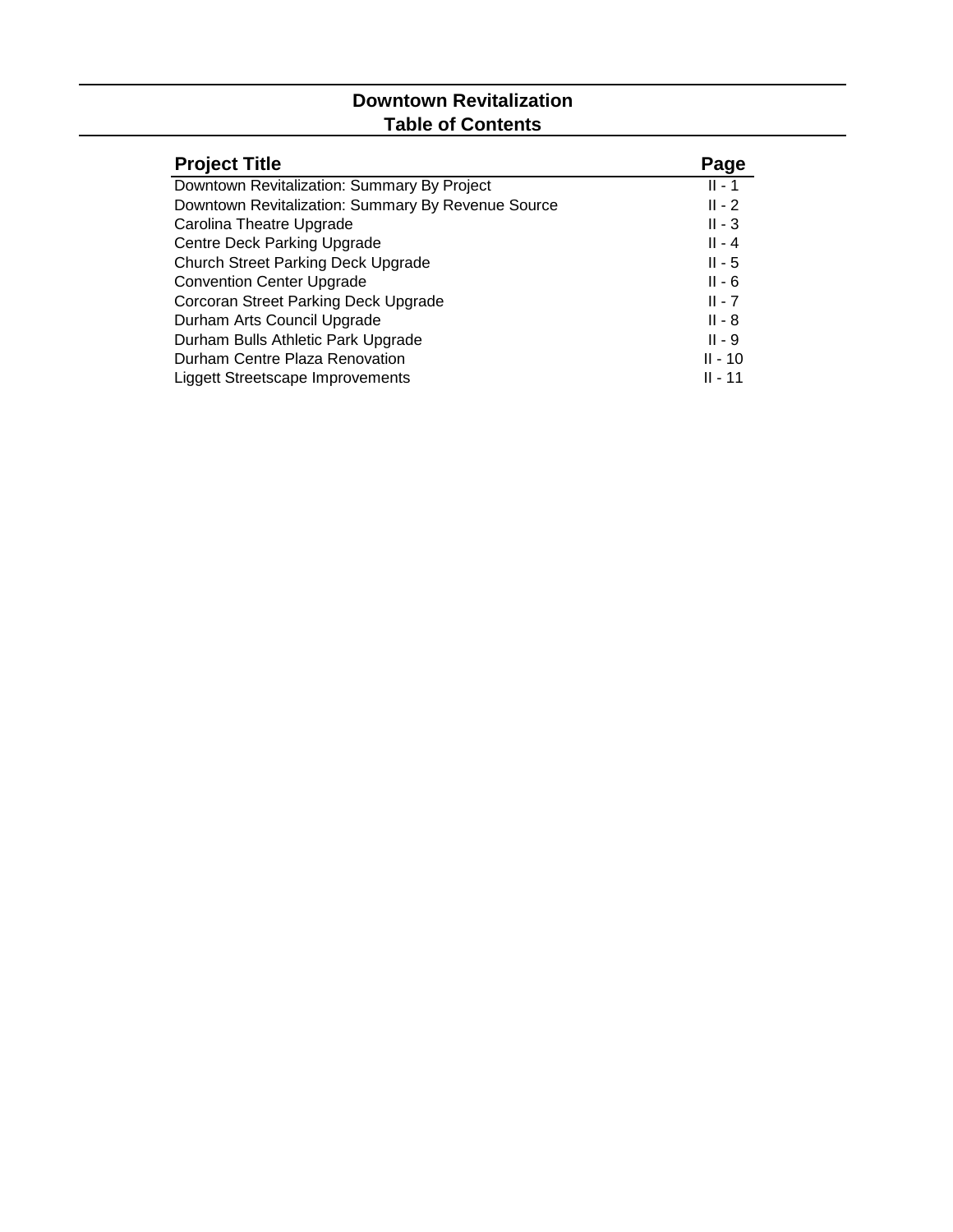|                                                        |                   |             |              |             | <b>SUMMARY BY PROJECT</b> |             |             |                        |                      |
|--------------------------------------------------------|-------------------|-------------|--------------|-------------|---------------------------|-------------|-------------|------------------------|----------------------|
| Category                                               | <b>Prior Year</b> | FY 2010-11  | FY 2011-12   | FY 2012-13  | FY 2013-14                | FY 2014-15  | FY 2015-16  | <b>Future</b><br>Years | <b>Total Request</b> |
| Carolina<br>Theater<br>Upgrade                         | 7,246,714         | 0           | 0            | $\mathbf 0$ | 0                         | $\mathbf 0$ | $\mathbf 0$ | 0                      | 7,246,714            |
| <b>Centre Deck</b><br>Parking<br>Upgrade               | 8,834,500         | 0           | $\mathbb{C}$ | $\mathbf 0$ | 0                         | 0           | 0           | 0                      | 8,834,500            |
| <b>Church Street</b><br>Parking Deck<br>Upgrade        | 508,000           | $\mathbf 0$ | $\mathbf 0$  | $\mathbf 0$ | 0                         | $\mathbf 0$ | $\mathbf 0$ | $\mathbf 0$            | 508,000              |
| Convention<br>Center Upgrade                           | 7,054,872         | 0           | 0            | $\mathbf 0$ | 0                         | $\mathbf 0$ | 0           | 0                      | 7,054,872            |
| Corcoran<br><b>Street Parking</b><br>Deck Upgrade      | 3,367,188         | 0           | C            | $\mathbf 0$ | 0                         | $\mathbf 0$ | 0           | 0                      | 3,367,188            |
| Durham Arts<br>Council<br>Upgrade                      | 5,994,460         | $\mathbf 0$ | $\mathsf 0$  | $\mathbf 0$ | $\mathbf 0$               | $\mathbf 0$ | $\mathbf 0$ | 0                      | 5,994,460            |
| <b>Durham Bulls</b><br><b>Athletic Park</b><br>Upgrade | 4,909,103         | $\mathbf 0$ | $\mathsf 0$  | $\mathbf 0$ | $\mathbf 0$               | $\mathbf 0$ | $\mathbf 0$ | 0                      | 4,909,103            |
| Durham Centre<br>Plaza<br>Renovation                   | 37,500            | 0           | $\mathsf 0$  | $\mathbf 0$ | $\mathbf 0$               | 0           | $\mathbf 0$ | 0                      | 37,500               |
| Liggett<br>Streetscape<br>Improvements                 | 5,000,000         | 0           | 0            | $\mathbf 0$ | 0                         | 0           | 0           | 0                      | 5,000,000            |
|                                                        | \$42,952,337      | \$0         | \$0          | \$0         | \$0                       | \$0         | \$0         | \$0                    | \$42,952,337         |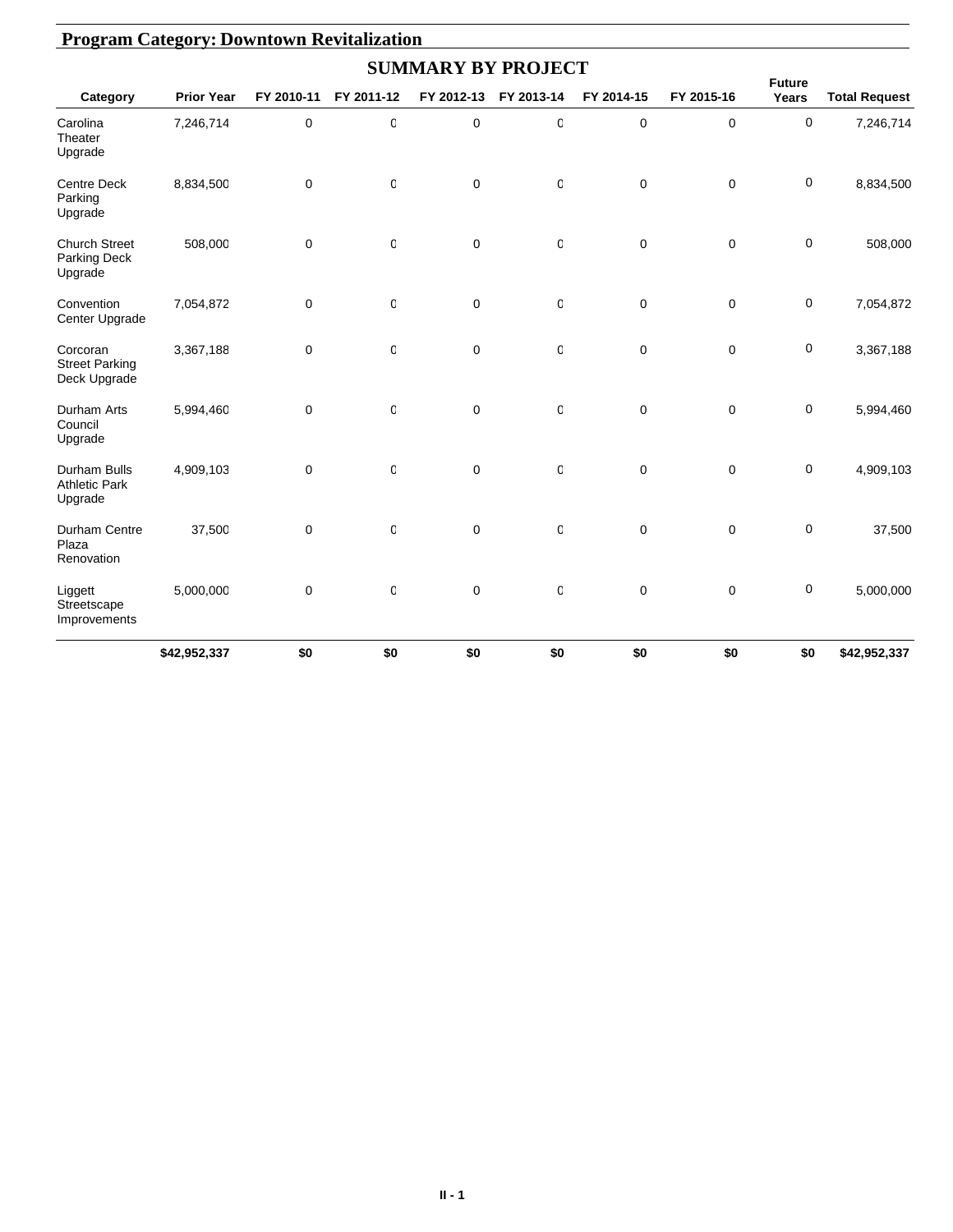#### **SUMMARY BY REVENUE SOURCE**

|                          |                   |            |     |                                  |     |            |            | <b>Future</b> |                    |
|--------------------------|-------------------|------------|-----|----------------------------------|-----|------------|------------|---------------|--------------------|
| Category                 | <b>Prior Year</b> | FY 2010-11 |     | FY 2011-12 FY 2012-13 FY 2013-14 |     | FY 2014-15 | FY 2015-16 | Years         | <b>Total Funds</b> |
| Unidentified             |                   |            |     |                                  |     |            |            |               | 0                  |
| <b>Rev Unauthorized</b>  |                   |            |     |                                  |     |            |            |               | 0                  |
| <b>Rev Authorized</b>    |                   |            |     |                                  |     |            |            |               |                    |
| Pay-As-You-Go            | 107,861           |            |     |                                  |     |            |            |               | 107,861            |
| Other                    | 2,677,500         |            |     |                                  |     |            |            | 0             | 2,677,500          |
| Intergovernmental        | 3,341,287         |            |     |                                  |     |            |            | 0             | 3,341,287          |
| <b>Installment Sales</b> | 19,978,708        |            |     |                                  |     |            |            | 0             | 19,978,708         |
| Impact Fees              |                   |            |     |                                  |     |            |            |               | 0                  |
| <b>GOB Unauthorized</b>  |                   |            |     |                                  |     |            |            |               | 0                  |
| <b>GOB Authorized</b>    | 16,846,981        |            |     |                                  |     |            |            | 0             | 16,846,981         |
|                          | \$42,952,337      | \$0        | \$0 | \$0                              | \$0 | \$0        | \$0        | \$0           | \$42,952,337       |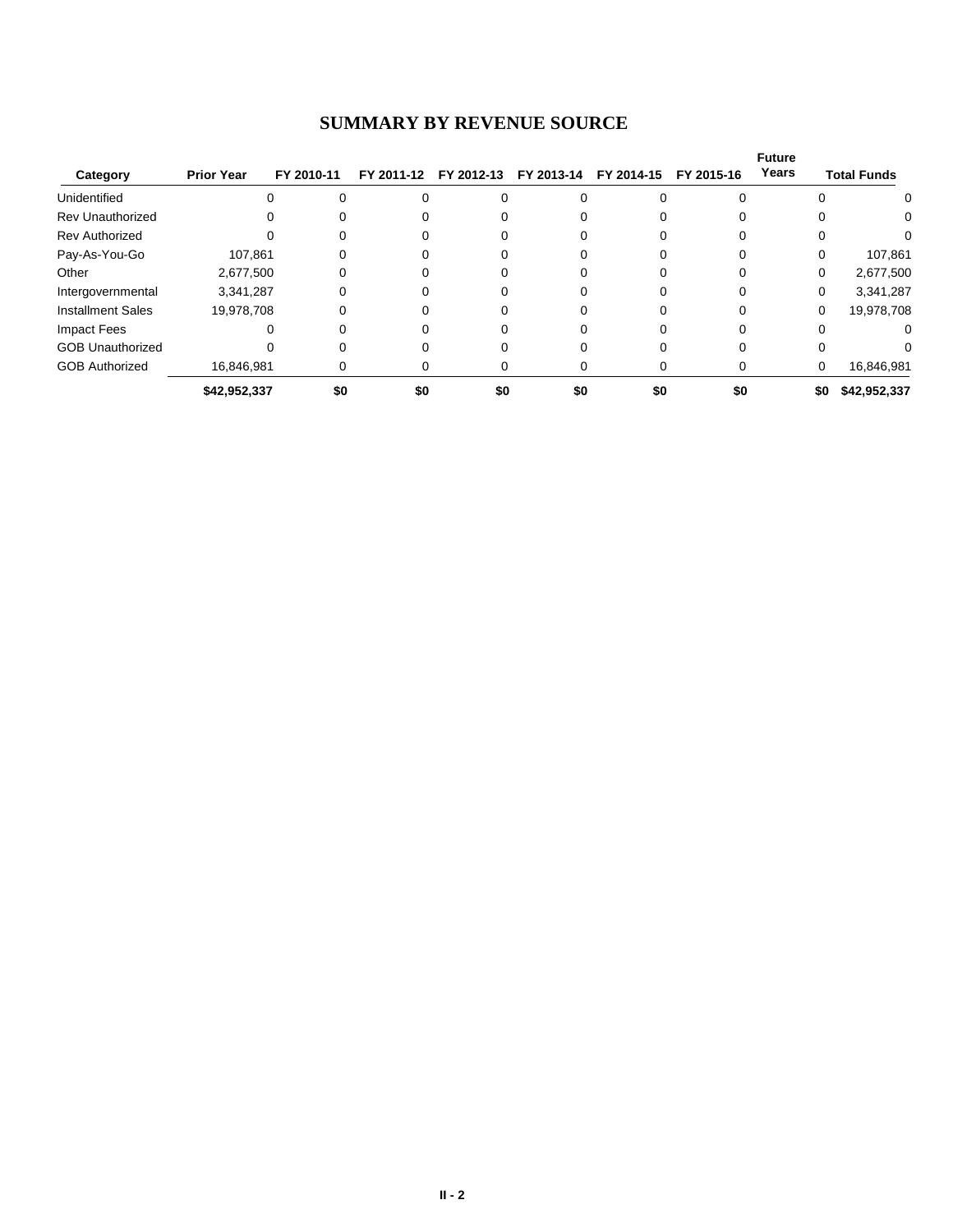| Service Area                |                                                                                       |                                                                                                                                                                                                                                                                                                                     | Department              |         |                     | Division/Program:                    |         | District:              |              |
|-----------------------------|---------------------------------------------------------------------------------------|---------------------------------------------------------------------------------------------------------------------------------------------------------------------------------------------------------------------------------------------------------------------------------------------------------------------|-------------------------|---------|---------------------|--------------------------------------|---------|------------------------|--------------|
| Downtown Revitalization     |                                                                                       |                                                                                                                                                                                                                                                                                                                     | <b>General Services</b> |         |                     |                                      |         | 5                      |              |
| <b>Project Title</b>        |                                                                                       |                                                                                                                                                                                                                                                                                                                     | <b>Pin Number</b>       |         |                     | <b>Master Plan</b>                   |         |                        |              |
| Carolina Theater Upgrade    |                                                                                       |                                                                                                                                                                                                                                                                                                                     | 0821-08-88-7101         |         |                     | <b>Facility Condition Assessment</b> |         |                        |              |
|                             |                                                                                       |                                                                                                                                                                                                                                                                                                                     |                         |         |                     |                                      |         |                        |              |
| <b>Project Description</b>  |                                                                                       |                                                                                                                                                                                                                                                                                                                     |                         |         |                     |                                      |         |                        |              |
|                             | 35mm projection equipment.                                                            | This project continues the upgrade of conditions in the 44,478 square foot<br>Carolina Theatre, constructed in 1926. Renovations include the replacement of<br>aged, worn, and/or damaged carpeting, painting, plastering and new windows.<br>Includes stage equipment control boards, sound system in Cinemas, and |                         |         |                     |                                      |         |                        |              |
|                             |                                                                                       |                                                                                                                                                                                                                                                                                                                     |                         |         |                     |                                      |         |                        |              |
| PROJECT STATUS -            |                                                                                       | May 2010                                                                                                                                                                                                                                                                                                            | <b>PROJECTED DATES:</b> |         | <b>TYPE REQUEST</b> |                                      |         |                        |              |
|                             | <b>Total Expenditures</b><br>Beginning<br>07/04<br>\$5,426,312<br>Completion<br>09/11 |                                                                                                                                                                                                                                                                                                                     |                         |         |                     |                                      |         | Continuation           |              |
|                             |                                                                                       |                                                                                                                                                                                                                                                                                                                     |                         |         |                     |                                      |         |                        |              |
| <i><b>Appropriation</b></i> | <b>Prior Year</b>                                                                     | 2010-11                                                                                                                                                                                                                                                                                                             | 2011-12                 | 2012-13 | 2013-14             | 2014-15                              | 2015-16 | <b>Future</b><br>Years | <b>TOTAL</b> |
| Planning/Design             | \$633,420                                                                             | \$0                                                                                                                                                                                                                                                                                                                 | \$0                     | \$0     | \$0                 | \$0                                  | \$0     | \$0                    | \$633,420    |
| Land                        | \$0                                                                                   | \$0                                                                                                                                                                                                                                                                                                                 | \$0                     | \$0     | \$0                 | \$0                                  | \$0     | \$0                    | \$0          |
| Construction                | \$6,229,599                                                                           | \$0                                                                                                                                                                                                                                                                                                                 | \$0                     | \$0     | \$0                 | \$0                                  | \$0     | \$0                    | \$6,229,599  |
| Equip/Furnishings           | \$0                                                                                   | \$0                                                                                                                                                                                                                                                                                                                 | \$0                     | \$0     | \$0                 | \$0                                  | \$0     | \$0                    | \$0          |
| Contingency                 | \$383,695                                                                             | \$0                                                                                                                                                                                                                                                                                                                 | \$0                     | \$0     | \$0                 | \$0                                  | \$0     | \$0                    | \$383,695    |
| <b>Total</b>                | \$7,246,714                                                                           | \$0                                                                                                                                                                                                                                                                                                                 | \$0                     | \$0     | \$0                 | \$0                                  | \$0     | \$0                    | \$7,246,714  |
| Revenue                     | <b>Prior Year</b>                                                                     | 2010-11                                                                                                                                                                                                                                                                                                             | 2011-12                 | 2012-13 | 2013-14             | 2014-15                              | 2015-16 | <b>Future</b><br>Years | <b>TOTAL</b> |
| Pay-As-You-Go               | \$0                                                                                   | \$0                                                                                                                                                                                                                                                                                                                 | \$0                     | \$0     | \$0                 | \$0                                  | \$0     | \$0                    | \$0          |
| <b>GOB Authorized</b>       | \$2,144,000                                                                           | \$0                                                                                                                                                                                                                                                                                                                 | \$0                     | \$0     | \$0                 | \$0                                  | \$0     | \$0                    | \$2,144,000  |
| <b>GOB Unauthorized</b>     | \$0                                                                                   | \$0                                                                                                                                                                                                                                                                                                                 | \$0                     | \$0     | \$0                 | \$0                                  | \$0     | \$0                    | \$0          |
| <b>Rev Authorized</b>       | \$0                                                                                   | \$0                                                                                                                                                                                                                                                                                                                 | \$0                     | \$0     | \$0                 | \$0                                  | \$0     | \$0                    | \$0          |
| <b>Rev Unauthorized</b>     | \$0                                                                                   | \$0                                                                                                                                                                                                                                                                                                                 | \$0                     | \$0     | \$0                 | \$0                                  | \$0     | \$0                    | \$0          |
| <b>Installment Sales</b>    | \$5,102,714                                                                           | \$0                                                                                                                                                                                                                                                                                                                 | \$0                     | \$0     | \$0                 | \$0                                  | \$0     | \$0                    | \$5,102,714  |
| <b>Impact Fees</b>          | \$0                                                                                   | \$0                                                                                                                                                                                                                                                                                                                 | \$0                     | \$0     | \$0                 | \$0                                  | \$0     | \$0                    | \$0          |
| Intergovernmental           | \$0                                                                                   | \$0                                                                                                                                                                                                                                                                                                                 | \$0                     | \$0     | \$0                 | \$0                                  | \$0     | \$0                    | \$0          |
| Other                       | \$0                                                                                   | \$0                                                                                                                                                                                                                                                                                                                 | \$0                     | \$0     | \$0                 | \$0                                  | \$0     | \$0                    | \$0          |
| <b>Total</b>                | \$7,246,714                                                                           | \$0                                                                                                                                                                                                                                                                                                                 | \$0                     | \$0     | \$0                 | \$0                                  | \$0     | \$0                    | \$7,246,714  |
| <b>Operating</b>            | <b>Prior Year</b>                                                                     | 2010-11                                                                                                                                                                                                                                                                                                             | 2011-12                 | 2012-13 | 2013-14             | 2014-15                              | 2015-16 | <b>Future</b><br>Years | <b>TOTAL</b> |
| Capital Outlay              | \$0                                                                                   | \$0                                                                                                                                                                                                                                                                                                                 | \$0                     | \$0     | \$0                 | \$0                                  | \$0     | \$0                    | \$0          |
| Maint/Operations            | \$0                                                                                   | \$0                                                                                                                                                                                                                                                                                                                 | \$0                     | \$0     | \$0                 | \$0                                  | \$0     | \$0                    | \$0          |
| Personnel                   | \$0                                                                                   | \$0                                                                                                                                                                                                                                                                                                                 | \$0                     | \$0     | \$0                 | \$0                                  | \$0     | \$0                    | \$0          |
| <b>Total</b>                | \$0                                                                                   | \$0                                                                                                                                                                                                                                                                                                                 | \$0                     | \$0     | \$0                 | \$0                                  | \$0     | \$0                    | \$0          |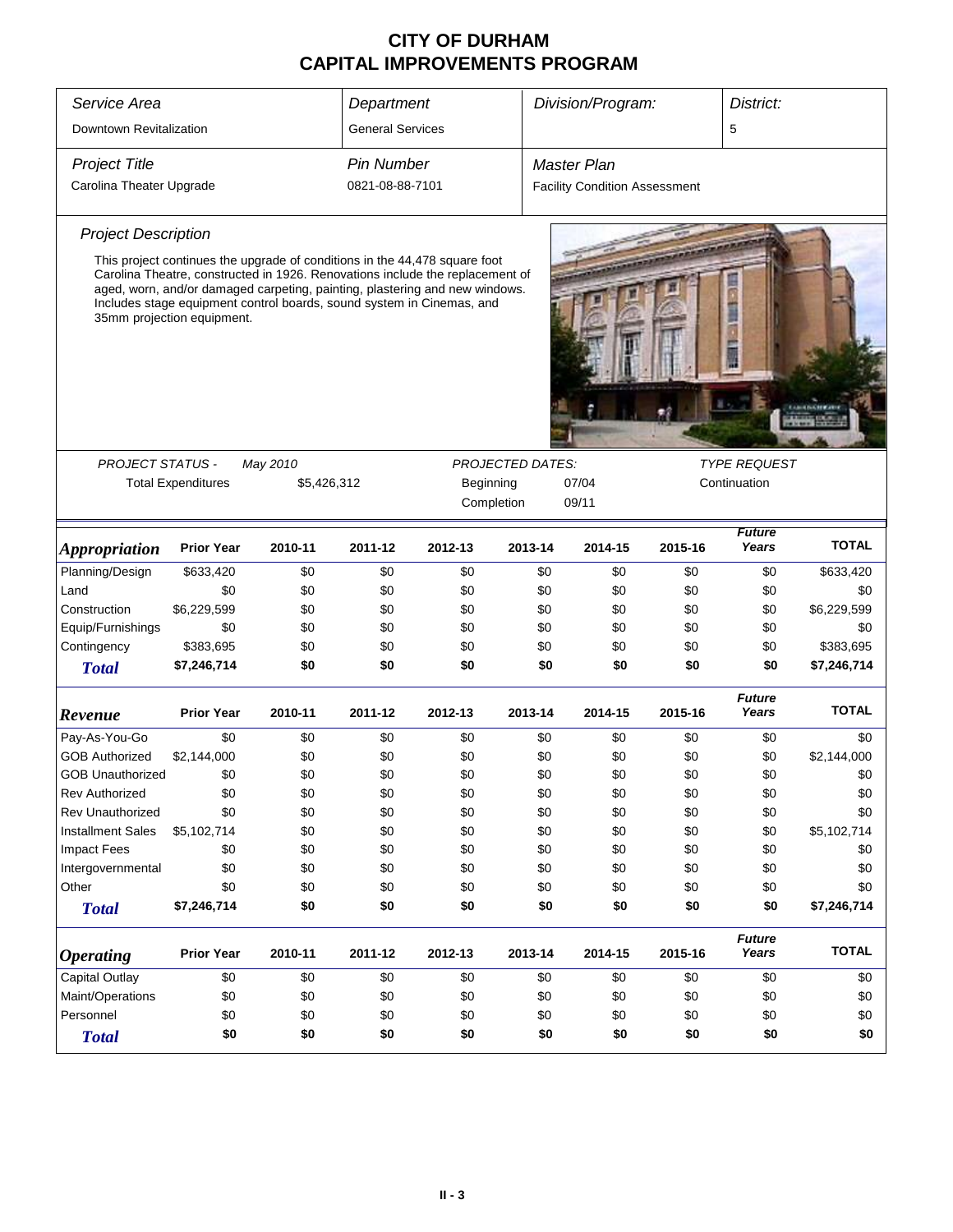| Service Area<br>Downtown Revitalization             | Department<br><b>General Services</b>                                                 |          |                                      | Division/Program: |                         | District:<br>5                                             |              |                        |              |
|-----------------------------------------------------|---------------------------------------------------------------------------------------|----------|--------------------------------------|-------------------|-------------------------|------------------------------------------------------------|--------------|------------------------|--------------|
| <b>Project Title</b><br>Centre Deck Parking Upgrade |                                                                                       |          | <b>Pin Number</b><br>0821-08-88-7397 |                   |                         | <b>Master Plan</b><br><b>Facility Condition Assessment</b> |              |                        |              |
|                                                     |                                                                                       |          |                                      |                   |                         |                                                            |              |                        |              |
| <b>Project Description</b>                          |                                                                                       |          |                                      |                   |                         |                                                            |              |                        |              |
| 300 West Morgan Street.                             | This project upgrades conditions at the Centre Deck parking garage located at         |          |                                      |                   |                         |                                                            |              |                        |              |
|                                                     |                                                                                       |          |                                      |                   |                         |                                                            |              |                        | DECK         |
|                                                     |                                                                                       |          |                                      |                   |                         |                                                            |              |                        |              |
| <b>PROJECT STATUS -</b>                             |                                                                                       | May 2010 |                                      |                   | <b>PROJECTED DATES:</b> |                                                            |              | <b>TYPE REQUEST</b>    |              |
|                                                     | <b>Total Expenditures</b><br>\$8,817,717<br>Beginning<br>07/04<br>10/09<br>Completion |          |                                      |                   |                         |                                                            | Continuation |                        |              |
|                                                     |                                                                                       |          |                                      |                   |                         |                                                            |              | <b>Future</b>          |              |
| <b>Appropriation</b>                                | <b>Prior Year</b>                                                                     | 2010-11  | 2011-12                              | 2012-13           | 2013-14                 | 2014-15                                                    | 2015-16      | Years                  | <b>TOTAL</b> |
| Planning/Design                                     | \$671,611                                                                             | \$0      | \$0                                  | \$0               | \$0                     | \$0                                                        | \$0          | \$0                    | \$671,611    |
| Land                                                | \$0                                                                                   | \$0      | \$0                                  | \$0               | \$0                     | \$0                                                        | \$0          | \$0                    | \$0          |
| Construction                                        | \$7,670,041                                                                           | \$0      | \$0                                  | \$0               | \$0                     | \$0                                                        | \$0          | \$0                    | \$7,670,041  |
| Equip/Furnishings                                   | \$0                                                                                   | \$0      | \$0                                  | \$0               | \$0                     | \$0                                                        | \$0          | \$0                    | \$0          |
| Contingency                                         | \$492,848                                                                             | \$0      | \$0                                  | \$0               | \$0                     | \$0                                                        | \$0          | \$0                    | \$492,848    |
| <b>Total</b>                                        | \$8,834,500                                                                           | \$0      | \$0                                  | \$0               | \$0                     | \$0                                                        | \$0          | \$0                    | \$8,834,500  |
| Revenue                                             | <b>Prior Year</b>                                                                     | 2010-11  | 2011-12                              | 2012-13           | 2013-14                 | 2014-15                                                    | 2015-16      | <b>Future</b><br>Years | <b>TOTAL</b> |
| Pay-As-You-Go                                       | \$0                                                                                   | \$0      | \$0                                  | \$0               | \$0                     | \$0                                                        | \$0          | \$0                    | \$0          |
| <b>GOB Authorized</b>                               | \$5,086,734                                                                           | \$0      | \$0                                  | \$0               | \$0                     | \$0                                                        | \$0          | \$0                    | \$5,086,734  |
| <b>GOB Unauthorized</b>                             | \$0                                                                                   | \$0      | \$0                                  | \$0               | \$0                     | \$0                                                        | \$0          | \$0                    | \$0          |
| <b>Rev Authorized</b>                               | \$0                                                                                   | \$0      | \$0                                  | \$0               | \$0                     | \$0                                                        | \$0          | \$0                    | \$0          |
| <b>Rev Unauthorized</b>                             | \$0                                                                                   | \$0      | \$0                                  | \$0               | \$0                     | \$0                                                        | \$0          | \$0                    | \$0          |
| <b>Installment Sales</b>                            | \$3,747,766                                                                           | \$0      | \$0                                  | \$0               | \$0                     | \$0                                                        | \$0          | \$0                    | \$3,747,766  |
| <b>Impact Fees</b>                                  | \$0                                                                                   | \$0      | \$0                                  | \$0               | \$0                     | \$0                                                        | \$0          | \$0                    | \$0          |
| Intergovernmental                                   | \$0                                                                                   | \$0      | \$0                                  | \$0               | \$0                     | \$0                                                        | \$0          | \$0                    | \$0          |
| Other                                               | \$0                                                                                   | \$0      | \$0                                  | \$0               | \$0                     | \$0                                                        | \$0          | \$0                    | \$0          |
| Unidentified                                        | \$0                                                                                   | \$0      | \$0                                  | \$0               | \$0                     | \$0                                                        | \$0          | \$0                    | \$0          |
| <b>Total</b>                                        | \$8,834,500                                                                           | \$0      | \$0                                  | \$0               | \$0                     | \$0                                                        | \$0          | \$0                    | \$8,834,500  |
| <b>Operating</b>                                    | <b>Prior Year</b>                                                                     | 2010-11  | 2011-12                              | 2012-13           | 2013-14                 | 2014-15                                                    | 2015-16      | <b>Future</b><br>Years | <b>TOTAL</b> |
| Capital Outlay                                      | \$0                                                                                   | \$0      | \$0                                  | \$0               | \$0                     | \$0                                                        | \$0          | \$0                    | \$0          |
| Maint/Operations                                    | \$0                                                                                   | \$0      | \$0                                  | \$0               | \$0                     | \$0                                                        | \$0          | \$0                    | \$0          |
| Personnel                                           | \$0                                                                                   | \$0      | \$0                                  | \$0               | \$0                     | \$0                                                        | \$0          | \$0                    | \$0          |
| <b>Total</b>                                        | \$0                                                                                   | \$0      | \$0                                  | \$0               | \$0                     | \$0                                                        | \$0          | \$0                    | \$0          |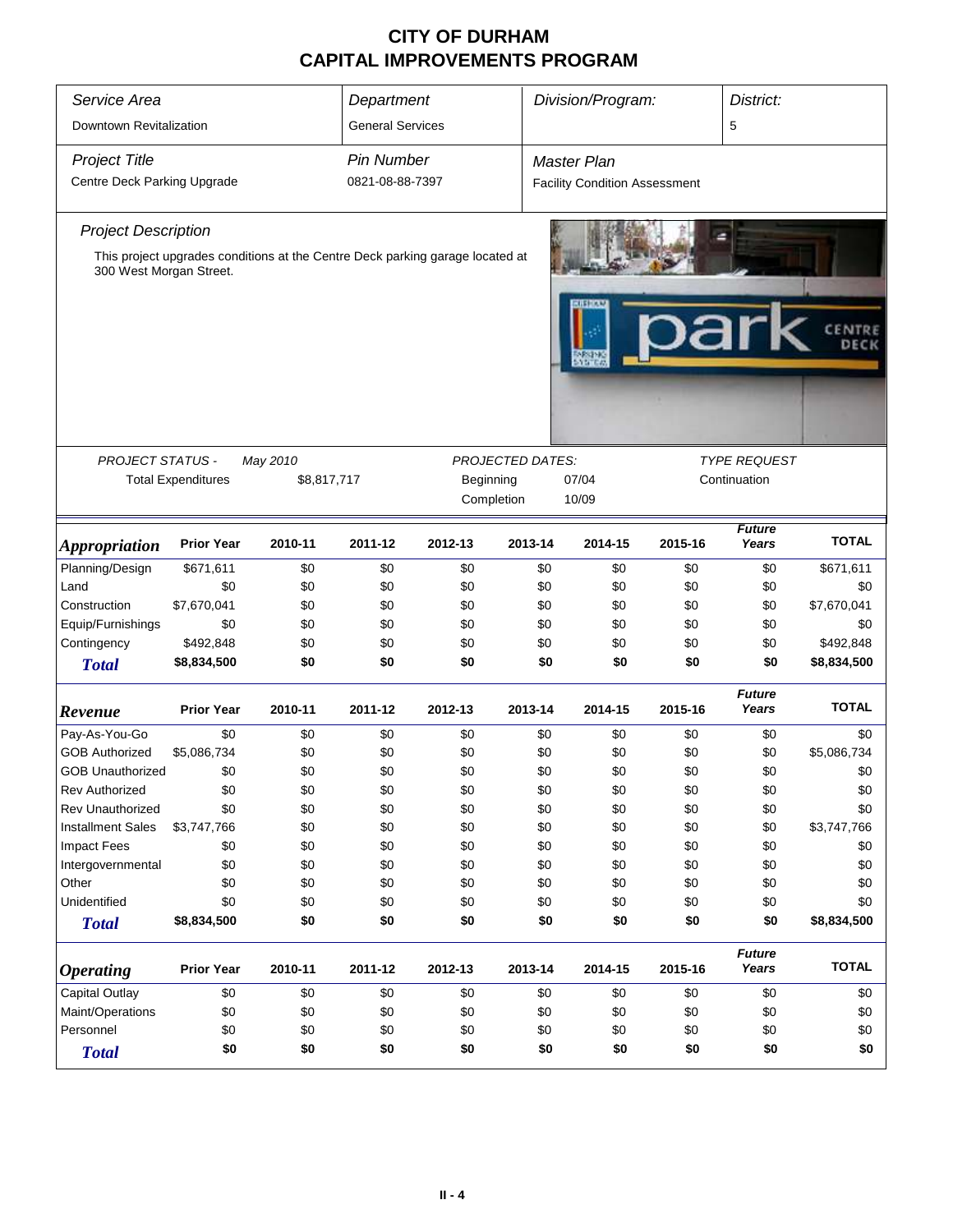| Service Area                              | Department                |                                                                                                                                                                                                                     |                         | Division/Program:<br>District: |            |                                      |            |                        |                  |
|-------------------------------------------|---------------------------|---------------------------------------------------------------------------------------------------------------------------------------------------------------------------------------------------------------------|-------------------------|--------------------------------|------------|--------------------------------------|------------|------------------------|------------------|
| Downtown Revitalization                   |                           |                                                                                                                                                                                                                     | <b>General Services</b> |                                |            |                                      |            | 5                      |                  |
| <b>Project Title</b>                      |                           |                                                                                                                                                                                                                     | <b>Pin Number</b>       |                                |            | <b>Master Plan</b>                   |            |                        |                  |
| Church Street Parking Deck Upgrade        |                           |                                                                                                                                                                                                                     | 0821-12-97-3280         |                                |            | <b>Facility Condition Assessment</b> |            |                        |                  |
|                                           |                           |                                                                                                                                                                                                                     |                         |                                |            |                                      |            |                        |                  |
| <b>Project Description</b>                |                           | This project corrects deferred maintenance coditions at the Church Street                                                                                                                                           |                         |                                |            |                                      |            |                        |                  |
|                                           |                           | parking garage located at 109 South Mangum Street. The renovation<br>includes: waterproofing, concrete repairs, new lighting, repainting, exit ramp<br>repairs, application of corrosion inhibitors and repainting. |                         |                                |            |                                      |            |                        |                  |
|                                           |                           |                                                                                                                                                                                                                     |                         |                                |            |                                      |            |                        |                  |
|                                           |                           |                                                                                                                                                                                                                     |                         |                                |            |                                      |            |                        |                  |
|                                           |                           |                                                                                                                                                                                                                     |                         |                                |            |                                      |            |                        |                  |
| <b>PROJECT STATUS -</b>                   |                           | May 2010                                                                                                                                                                                                            |                         | <b>PROJECTED DATES:</b>        |            | <b>TYPE REQUEST</b>                  |            |                        |                  |
|                                           | <b>Total Expenditures</b> |                                                                                                                                                                                                                     | \$0                     | Beginning                      |            | 11/09                                | <b>New</b> |                        |                  |
|                                           |                           |                                                                                                                                                                                                                     |                         | Completion                     |            | 12/12                                |            |                        |                  |
|                                           |                           |                                                                                                                                                                                                                     |                         |                                |            |                                      |            | <b>Future</b>          |                  |
| <i><b>Appropriation</b></i>               | <b>Prior Year</b>         | 2010-11                                                                                                                                                                                                             | 2011-12                 | 2012-13                        | 2013-14    | 2014-15                              | 2015-16    | Years                  | <b>TOTAL</b>     |
| Planning/Design                           | \$508,000                 | \$0                                                                                                                                                                                                                 | \$0                     | \$0                            | \$0        | \$0                                  | \$0        | \$0                    | \$508,000        |
| Land                                      | \$0                       | \$0                                                                                                                                                                                                                 | \$0                     | \$0                            | \$0        | \$0                                  | \$0        | \$0                    | \$0              |
| Construction                              | \$0                       | \$0                                                                                                                                                                                                                 | \$0                     | \$0                            | \$0        | \$0                                  | \$0        | \$0                    | \$0              |
| Equip/Furnishings                         | \$0                       | \$0                                                                                                                                                                                                                 | \$0                     | \$0                            | \$0        | \$0                                  | \$0        | \$0                    | \$0              |
| Contingency                               | \$0                       | \$0                                                                                                                                                                                                                 | \$0                     | \$0                            | \$0        | \$0                                  | \$0        | \$0                    | \$0              |
| <b>Total</b>                              | \$508,000                 | \$0                                                                                                                                                                                                                 | \$0                     | \$0                            | \$0        | \$0                                  | \$0        | \$0                    | \$508,000        |
| Revenue                                   | <b>Prior Year</b>         | 2010-11                                                                                                                                                                                                             | 2011-12                 | 2012-13                        | 2013-14    | 2014-15                              | 2015-16    | <b>Future</b><br>Years | <b>TOTAL</b>     |
|                                           |                           |                                                                                                                                                                                                                     |                         |                                |            |                                      |            |                        |                  |
| Pay-As-You-Go                             | \$0                       | \$0                                                                                                                                                                                                                 | \$0                     | \$0                            | \$0        | \$0                                  | \$0        | \$0                    | \$0              |
| <b>GOB Authorized</b>                     | \$0                       | \$0<br>\$0                                                                                                                                                                                                          | \$0<br>\$0              | \$0                            | \$0<br>\$0 | \$0<br>\$0                           | \$0<br>\$0 | \$0<br>\$0             | \$0<br>\$0       |
| <b>GOB Unauthorized</b><br>Rev Authorized | \$0                       |                                                                                                                                                                                                                     |                         | \$0                            |            |                                      |            |                        |                  |
| Rev Unauthorized                          | \$0<br>\$0                | \$0<br>\$0                                                                                                                                                                                                          | \$0<br>\$0              | \$0<br>\$0                     | \$0        | \$0                                  | \$0<br>\$0 | \$0<br>\$0             | \$0              |
| <b>Installment Sales</b>                  | \$508,000                 | \$0                                                                                                                                                                                                                 | \$0                     | \$0                            | \$0<br>\$0 | \$0<br>\$0                           | \$0        | \$0                    | \$0<br>\$508,000 |
| <b>Impact Fees</b>                        | \$0                       | \$0                                                                                                                                                                                                                 | \$0                     | \$0                            | \$0        | \$0                                  | \$0        | \$0                    | \$0              |
| Intergovernmental                         | \$0                       | \$0                                                                                                                                                                                                                 | \$0                     | \$0                            | \$0        | \$0                                  | \$0        | \$0                    | \$0              |
| Unidentified                              | \$0                       | \$0                                                                                                                                                                                                                 | \$0                     | \$0                            | \$0        | \$0                                  | \$0        | \$0                    | \$0              |
| <b>Total</b>                              | \$508,000                 | \$0                                                                                                                                                                                                                 | \$0                     | \$0                            | \$0        | \$0                                  | \$0        | \$0                    | \$508,000        |
|                                           |                           |                                                                                                                                                                                                                     |                         |                                |            |                                      |            | <b>Future</b>          |                  |
| <b>Operating</b>                          | <b>Prior Year</b>         | 2010-11                                                                                                                                                                                                             | 2011-12                 | 2012-13                        | 2013-14    | 2014-15                              | 2015-16    | Years                  | <b>TOTAL</b>     |
| Capital Outlay                            | \$0                       | \$0                                                                                                                                                                                                                 | \$0                     | \$0                            | \$0        | \$0                                  | \$0        | \$0                    | \$0              |
| Maint/Operations                          | \$0                       | \$0                                                                                                                                                                                                                 | \$0                     | \$0                            | \$0        | \$0                                  | \$0        | \$0                    | \$0              |
| Personnel                                 | \$0                       | \$0                                                                                                                                                                                                                 | \$0                     | \$0                            | \$0        | \$0                                  | \$0        | \$0                    | \$0              |
| <b>Total</b>                              | \$0                       | \$0                                                                                                                                                                                                                 | \$0                     | \$0                            | \$0        | \$0                                  | \$0        | \$0                    | \$0              |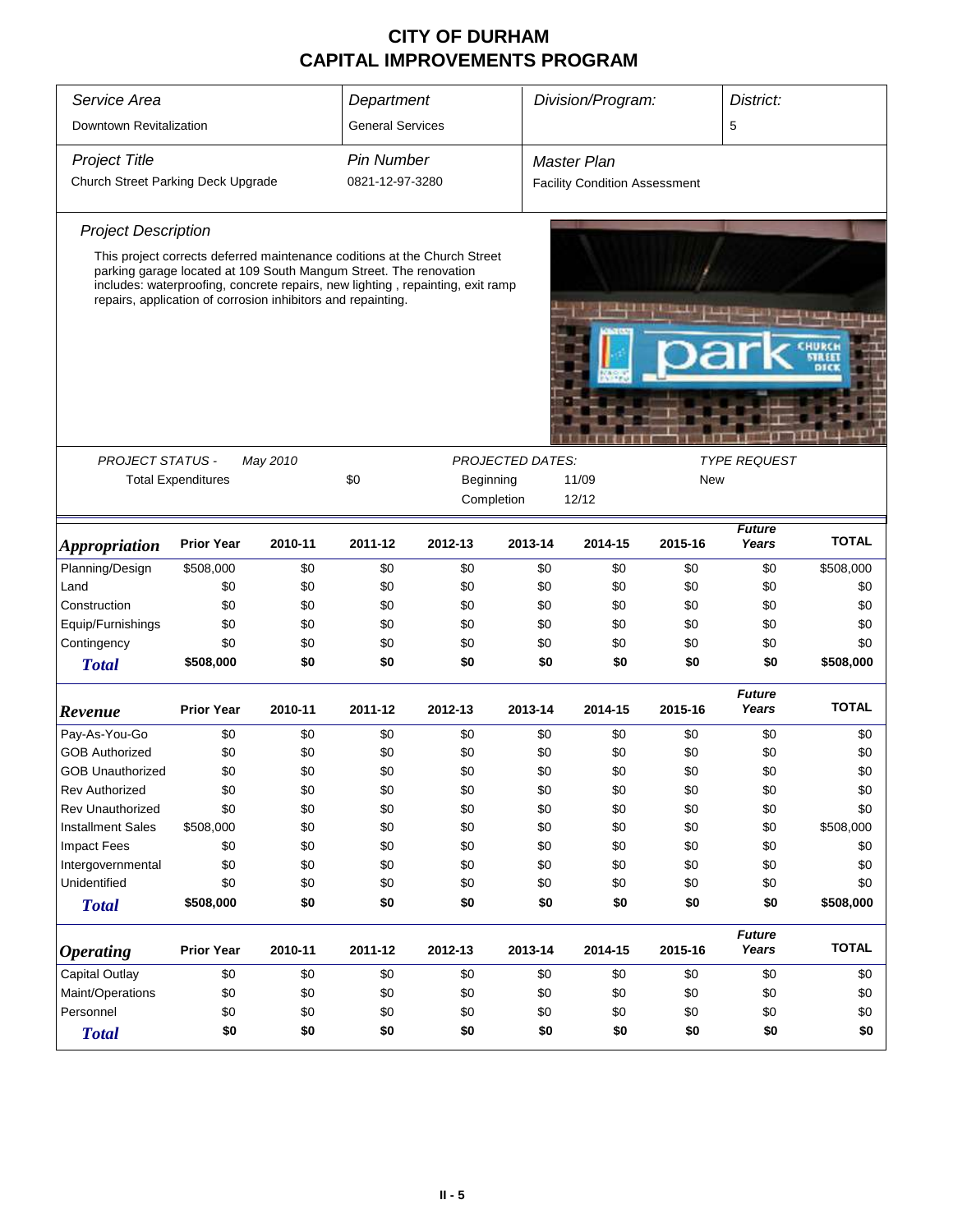| Service Area<br>Department<br>Division/Program:<br>District:<br>Downtown Revitalization<br><b>General Services</b><br>5<br><b>Project Title</b><br><b>Pin Number</b><br><b>Master Plan</b><br><b>Convention Center Upgrade</b><br>0821-08-88-8060<br><b>Facility Condition Assessment</b><br><b>Project Description</b><br>This project upgrades conditions at the Durham Civic Center. This 120,000<br>square foot facility was built in 1986 and is located on Foster Street. Funds<br>requested will complete the full scope of work planned for the 2005 GO<br>Bonds. Project includes replacing floor tilling to kitchen, lobby and restrooms.<br>Replacement of roofing membrane. Project will upgrade the sound systems in<br>all 7 ballrooms and address balance of ADA issues from DOJ schedule.<br><b>TYPE REQUEST</b><br><b>PROJECT STATUS -</b><br>May 2010<br><b>PROJECTED DATES:</b><br><b>Total Expenditures</b><br>\$3,206,783<br>Beginning<br>07/04<br>Continuation<br>Completion<br>06/11<br><b>Future</b><br><b>TOTAL</b><br>Years<br><b>Prior Year</b><br>2010-11<br>2011-12<br>2012-13<br>2013-14<br>2014-15<br>2015-16<br><i><b>Appropriation</b></i><br>Planning/Design<br>\$1,451,712<br>\$1,451,712<br>\$0<br>\$0<br>\$0<br>\$0<br>\$0<br>\$0<br>\$0<br>\$0<br>\$0<br>\$0<br>\$0<br>\$0<br>\$0<br>\$0<br>\$0<br>\$0<br>Land<br>\$5,116,803<br>\$5,116,803<br>Construction<br>\$0<br>\$0<br>\$0<br>\$0<br>\$0<br>\$0<br>\$0<br>Equip/Furnishings<br>\$0<br>\$0<br>\$0<br>\$0<br>\$0<br>\$0<br>\$0<br>\$0<br>\$0<br>Contingency<br>\$486,357<br>\$0<br>\$0<br>\$0<br>\$0<br>\$0<br>\$0<br>\$0<br>\$486,357<br>\$7,054,872<br>\$0<br>\$0<br>\$0<br>\$0<br>\$0<br>\$0<br>\$0<br>\$7,054,872<br><b>Total</b><br><b>Future</b><br><b>TOTAL</b><br><b>Prior Year</b><br>2010-11<br>2011-12<br>2012-13<br>2013-14<br>2015-16<br>Years<br>2014-15<br>Revenue<br>\$0<br>Pay-As-You-Go<br>\$0<br>\$0<br>\$0<br>\$0<br>\$0<br>\$0<br>\$0<br>\$0<br><b>GOB Authorized</b><br>\$1,952,000<br>\$0<br>\$0<br>\$0<br>\$0<br>\$0<br>\$0<br>\$0<br>\$1,952,000<br>\$0<br>\$0<br>\$0<br>\$0<br>\$0<br>\$0<br>\$0<br>\$0<br>GOB Unauthorized<br>\$0<br>\$0<br>\$0<br>\$0<br>\$0<br>\$0<br>\$0<br>\$0<br>\$0<br>\$0<br>Rev Authorized<br>\$0<br><b>Rev Unauthorized</b><br>\$0<br>\$0<br>\$0<br>\$0<br>\$0<br>\$0<br>\$0<br>\$0<br>\$588,000<br><b>Installment Sales</b><br>\$0<br>\$0<br>\$0<br>\$0<br>\$0<br>\$0<br>\$0<br>\$588,000<br><b>Impact Fees</b><br>\$0<br>\$0<br>\$0<br>\$0<br>\$0<br>\$0<br>\$0<br>\$0<br>\$0<br>\$1,837,372<br>\$0<br>\$0<br>\$0<br>\$0<br>\$0<br>\$0<br>\$0<br>\$1,837,372<br>Intergovernmental<br>Other<br>\$2,677,500<br>\$0<br>\$0<br>\$0<br>\$0<br>\$0<br>\$0<br>\$2,677,500<br>\$0<br>Unidentified<br>\$0<br>\$0<br>\$0<br>\$0<br>\$0<br>\$0<br>\$0<br>\$0<br>\$0<br>\$7,054,872<br>\$7,054,872<br>\$0<br>\$0<br>\$0<br>\$0<br>\$0<br>\$0<br>\$0<br><b>Total</b><br><b>Future</b><br><b>TOTAL</b><br><b>Prior Year</b><br>Years<br>2010-11<br>2011-12<br>2012-13<br>2013-14<br>2014-15<br>2015-16<br><b>Operating</b><br>Capital Outlay<br>\$0<br>\$0<br>\$0<br>\$0<br>\$0<br>\$0<br>\$0<br>\$0<br>\$0<br>Maint/Operations<br>\$0<br>\$0<br>\$0<br>\$0<br>\$0<br>\$0<br>\$0<br>\$0<br>\$0<br>Personnel<br>\$0<br>\$0<br>\$0<br>\$0<br>\$0<br>\$0<br>\$0<br>\$0<br>\$0<br>\$0<br>\$0<br>\$0<br>\$0<br>\$0<br>\$0<br>\$0<br>\$0<br>\$0<br><b>Total</b> |  |  |  |  |  |  |  |  |
|----------------------------------------------------------------------------------------------------------------------------------------------------------------------------------------------------------------------------------------------------------------------------------------------------------------------------------------------------------------------------------------------------------------------------------------------------------------------------------------------------------------------------------------------------------------------------------------------------------------------------------------------------------------------------------------------------------------------------------------------------------------------------------------------------------------------------------------------------------------------------------------------------------------------------------------------------------------------------------------------------------------------------------------------------------------------------------------------------------------------------------------------------------------------------------------------------------------------------------------------------------------------------------------------------------------------------------------------------------------------------------------------------------------------------------------------------------------------------------------------------------------------------------------------------------------------------------------------------------------------------------------------------------------------------------------------------------------------------------------------------------------------------------------------------------------------------------------------------------------------------------------------------------------------------------------------------------------------------------------------------------------------------------------------------------------------------------------------------------------------------------------------------------------------------------------------------------------------------------------------------------------------------------------------------------------------------------------------------------------------------------------------------------------------------------------------------------------------------------------------------------------------------------------------------------------------------------------------------------------------------------------------------------------------------------------------------------------------------------------------------------------------------------------------------------------------------------------------------------------------------------------------------------------------------------------------------------------------------------------------------------------------------------------------------------------------------------------------------------------------------------------------------------------------------------------------------------------------------------------------------------------------------------------------------------------------------------------------------------------------------------------------|--|--|--|--|--|--|--|--|
|                                                                                                                                                                                                                                                                                                                                                                                                                                                                                                                                                                                                                                                                                                                                                                                                                                                                                                                                                                                                                                                                                                                                                                                                                                                                                                                                                                                                                                                                                                                                                                                                                                                                                                                                                                                                                                                                                                                                                                                                                                                                                                                                                                                                                                                                                                                                                                                                                                                                                                                                                                                                                                                                                                                                                                                                                                                                                                                                                                                                                                                                                                                                                                                                                                                                                                                                                                                              |  |  |  |  |  |  |  |  |
|                                                                                                                                                                                                                                                                                                                                                                                                                                                                                                                                                                                                                                                                                                                                                                                                                                                                                                                                                                                                                                                                                                                                                                                                                                                                                                                                                                                                                                                                                                                                                                                                                                                                                                                                                                                                                                                                                                                                                                                                                                                                                                                                                                                                                                                                                                                                                                                                                                                                                                                                                                                                                                                                                                                                                                                                                                                                                                                                                                                                                                                                                                                                                                                                                                                                                                                                                                                              |  |  |  |  |  |  |  |  |
|                                                                                                                                                                                                                                                                                                                                                                                                                                                                                                                                                                                                                                                                                                                                                                                                                                                                                                                                                                                                                                                                                                                                                                                                                                                                                                                                                                                                                                                                                                                                                                                                                                                                                                                                                                                                                                                                                                                                                                                                                                                                                                                                                                                                                                                                                                                                                                                                                                                                                                                                                                                                                                                                                                                                                                                                                                                                                                                                                                                                                                                                                                                                                                                                                                                                                                                                                                                              |  |  |  |  |  |  |  |  |
|                                                                                                                                                                                                                                                                                                                                                                                                                                                                                                                                                                                                                                                                                                                                                                                                                                                                                                                                                                                                                                                                                                                                                                                                                                                                                                                                                                                                                                                                                                                                                                                                                                                                                                                                                                                                                                                                                                                                                                                                                                                                                                                                                                                                                                                                                                                                                                                                                                                                                                                                                                                                                                                                                                                                                                                                                                                                                                                                                                                                                                                                                                                                                                                                                                                                                                                                                                                              |  |  |  |  |  |  |  |  |
|                                                                                                                                                                                                                                                                                                                                                                                                                                                                                                                                                                                                                                                                                                                                                                                                                                                                                                                                                                                                                                                                                                                                                                                                                                                                                                                                                                                                                                                                                                                                                                                                                                                                                                                                                                                                                                                                                                                                                                                                                                                                                                                                                                                                                                                                                                                                                                                                                                                                                                                                                                                                                                                                                                                                                                                                                                                                                                                                                                                                                                                                                                                                                                                                                                                                                                                                                                                              |  |  |  |  |  |  |  |  |
|                                                                                                                                                                                                                                                                                                                                                                                                                                                                                                                                                                                                                                                                                                                                                                                                                                                                                                                                                                                                                                                                                                                                                                                                                                                                                                                                                                                                                                                                                                                                                                                                                                                                                                                                                                                                                                                                                                                                                                                                                                                                                                                                                                                                                                                                                                                                                                                                                                                                                                                                                                                                                                                                                                                                                                                                                                                                                                                                                                                                                                                                                                                                                                                                                                                                                                                                                                                              |  |  |  |  |  |  |  |  |
|                                                                                                                                                                                                                                                                                                                                                                                                                                                                                                                                                                                                                                                                                                                                                                                                                                                                                                                                                                                                                                                                                                                                                                                                                                                                                                                                                                                                                                                                                                                                                                                                                                                                                                                                                                                                                                                                                                                                                                                                                                                                                                                                                                                                                                                                                                                                                                                                                                                                                                                                                                                                                                                                                                                                                                                                                                                                                                                                                                                                                                                                                                                                                                                                                                                                                                                                                                                              |  |  |  |  |  |  |  |  |
|                                                                                                                                                                                                                                                                                                                                                                                                                                                                                                                                                                                                                                                                                                                                                                                                                                                                                                                                                                                                                                                                                                                                                                                                                                                                                                                                                                                                                                                                                                                                                                                                                                                                                                                                                                                                                                                                                                                                                                                                                                                                                                                                                                                                                                                                                                                                                                                                                                                                                                                                                                                                                                                                                                                                                                                                                                                                                                                                                                                                                                                                                                                                                                                                                                                                                                                                                                                              |  |  |  |  |  |  |  |  |
|                                                                                                                                                                                                                                                                                                                                                                                                                                                                                                                                                                                                                                                                                                                                                                                                                                                                                                                                                                                                                                                                                                                                                                                                                                                                                                                                                                                                                                                                                                                                                                                                                                                                                                                                                                                                                                                                                                                                                                                                                                                                                                                                                                                                                                                                                                                                                                                                                                                                                                                                                                                                                                                                                                                                                                                                                                                                                                                                                                                                                                                                                                                                                                                                                                                                                                                                                                                              |  |  |  |  |  |  |  |  |
|                                                                                                                                                                                                                                                                                                                                                                                                                                                                                                                                                                                                                                                                                                                                                                                                                                                                                                                                                                                                                                                                                                                                                                                                                                                                                                                                                                                                                                                                                                                                                                                                                                                                                                                                                                                                                                                                                                                                                                                                                                                                                                                                                                                                                                                                                                                                                                                                                                                                                                                                                                                                                                                                                                                                                                                                                                                                                                                                                                                                                                                                                                                                                                                                                                                                                                                                                                                              |  |  |  |  |  |  |  |  |
|                                                                                                                                                                                                                                                                                                                                                                                                                                                                                                                                                                                                                                                                                                                                                                                                                                                                                                                                                                                                                                                                                                                                                                                                                                                                                                                                                                                                                                                                                                                                                                                                                                                                                                                                                                                                                                                                                                                                                                                                                                                                                                                                                                                                                                                                                                                                                                                                                                                                                                                                                                                                                                                                                                                                                                                                                                                                                                                                                                                                                                                                                                                                                                                                                                                                                                                                                                                              |  |  |  |  |  |  |  |  |
|                                                                                                                                                                                                                                                                                                                                                                                                                                                                                                                                                                                                                                                                                                                                                                                                                                                                                                                                                                                                                                                                                                                                                                                                                                                                                                                                                                                                                                                                                                                                                                                                                                                                                                                                                                                                                                                                                                                                                                                                                                                                                                                                                                                                                                                                                                                                                                                                                                                                                                                                                                                                                                                                                                                                                                                                                                                                                                                                                                                                                                                                                                                                                                                                                                                                                                                                                                                              |  |  |  |  |  |  |  |  |
|                                                                                                                                                                                                                                                                                                                                                                                                                                                                                                                                                                                                                                                                                                                                                                                                                                                                                                                                                                                                                                                                                                                                                                                                                                                                                                                                                                                                                                                                                                                                                                                                                                                                                                                                                                                                                                                                                                                                                                                                                                                                                                                                                                                                                                                                                                                                                                                                                                                                                                                                                                                                                                                                                                                                                                                                                                                                                                                                                                                                                                                                                                                                                                                                                                                                                                                                                                                              |  |  |  |  |  |  |  |  |
|                                                                                                                                                                                                                                                                                                                                                                                                                                                                                                                                                                                                                                                                                                                                                                                                                                                                                                                                                                                                                                                                                                                                                                                                                                                                                                                                                                                                                                                                                                                                                                                                                                                                                                                                                                                                                                                                                                                                                                                                                                                                                                                                                                                                                                                                                                                                                                                                                                                                                                                                                                                                                                                                                                                                                                                                                                                                                                                                                                                                                                                                                                                                                                                                                                                                                                                                                                                              |  |  |  |  |  |  |  |  |
|                                                                                                                                                                                                                                                                                                                                                                                                                                                                                                                                                                                                                                                                                                                                                                                                                                                                                                                                                                                                                                                                                                                                                                                                                                                                                                                                                                                                                                                                                                                                                                                                                                                                                                                                                                                                                                                                                                                                                                                                                                                                                                                                                                                                                                                                                                                                                                                                                                                                                                                                                                                                                                                                                                                                                                                                                                                                                                                                                                                                                                                                                                                                                                                                                                                                                                                                                                                              |  |  |  |  |  |  |  |  |
|                                                                                                                                                                                                                                                                                                                                                                                                                                                                                                                                                                                                                                                                                                                                                                                                                                                                                                                                                                                                                                                                                                                                                                                                                                                                                                                                                                                                                                                                                                                                                                                                                                                                                                                                                                                                                                                                                                                                                                                                                                                                                                                                                                                                                                                                                                                                                                                                                                                                                                                                                                                                                                                                                                                                                                                                                                                                                                                                                                                                                                                                                                                                                                                                                                                                                                                                                                                              |  |  |  |  |  |  |  |  |
|                                                                                                                                                                                                                                                                                                                                                                                                                                                                                                                                                                                                                                                                                                                                                                                                                                                                                                                                                                                                                                                                                                                                                                                                                                                                                                                                                                                                                                                                                                                                                                                                                                                                                                                                                                                                                                                                                                                                                                                                                                                                                                                                                                                                                                                                                                                                                                                                                                                                                                                                                                                                                                                                                                                                                                                                                                                                                                                                                                                                                                                                                                                                                                                                                                                                                                                                                                                              |  |  |  |  |  |  |  |  |
|                                                                                                                                                                                                                                                                                                                                                                                                                                                                                                                                                                                                                                                                                                                                                                                                                                                                                                                                                                                                                                                                                                                                                                                                                                                                                                                                                                                                                                                                                                                                                                                                                                                                                                                                                                                                                                                                                                                                                                                                                                                                                                                                                                                                                                                                                                                                                                                                                                                                                                                                                                                                                                                                                                                                                                                                                                                                                                                                                                                                                                                                                                                                                                                                                                                                                                                                                                                              |  |  |  |  |  |  |  |  |
|                                                                                                                                                                                                                                                                                                                                                                                                                                                                                                                                                                                                                                                                                                                                                                                                                                                                                                                                                                                                                                                                                                                                                                                                                                                                                                                                                                                                                                                                                                                                                                                                                                                                                                                                                                                                                                                                                                                                                                                                                                                                                                                                                                                                                                                                                                                                                                                                                                                                                                                                                                                                                                                                                                                                                                                                                                                                                                                                                                                                                                                                                                                                                                                                                                                                                                                                                                                              |  |  |  |  |  |  |  |  |
|                                                                                                                                                                                                                                                                                                                                                                                                                                                                                                                                                                                                                                                                                                                                                                                                                                                                                                                                                                                                                                                                                                                                                                                                                                                                                                                                                                                                                                                                                                                                                                                                                                                                                                                                                                                                                                                                                                                                                                                                                                                                                                                                                                                                                                                                                                                                                                                                                                                                                                                                                                                                                                                                                                                                                                                                                                                                                                                                                                                                                                                                                                                                                                                                                                                                                                                                                                                              |  |  |  |  |  |  |  |  |
|                                                                                                                                                                                                                                                                                                                                                                                                                                                                                                                                                                                                                                                                                                                                                                                                                                                                                                                                                                                                                                                                                                                                                                                                                                                                                                                                                                                                                                                                                                                                                                                                                                                                                                                                                                                                                                                                                                                                                                                                                                                                                                                                                                                                                                                                                                                                                                                                                                                                                                                                                                                                                                                                                                                                                                                                                                                                                                                                                                                                                                                                                                                                                                                                                                                                                                                                                                                              |  |  |  |  |  |  |  |  |
|                                                                                                                                                                                                                                                                                                                                                                                                                                                                                                                                                                                                                                                                                                                                                                                                                                                                                                                                                                                                                                                                                                                                                                                                                                                                                                                                                                                                                                                                                                                                                                                                                                                                                                                                                                                                                                                                                                                                                                                                                                                                                                                                                                                                                                                                                                                                                                                                                                                                                                                                                                                                                                                                                                                                                                                                                                                                                                                                                                                                                                                                                                                                                                                                                                                                                                                                                                                              |  |  |  |  |  |  |  |  |
|                                                                                                                                                                                                                                                                                                                                                                                                                                                                                                                                                                                                                                                                                                                                                                                                                                                                                                                                                                                                                                                                                                                                                                                                                                                                                                                                                                                                                                                                                                                                                                                                                                                                                                                                                                                                                                                                                                                                                                                                                                                                                                                                                                                                                                                                                                                                                                                                                                                                                                                                                                                                                                                                                                                                                                                                                                                                                                                                                                                                                                                                                                                                                                                                                                                                                                                                                                                              |  |  |  |  |  |  |  |  |
|                                                                                                                                                                                                                                                                                                                                                                                                                                                                                                                                                                                                                                                                                                                                                                                                                                                                                                                                                                                                                                                                                                                                                                                                                                                                                                                                                                                                                                                                                                                                                                                                                                                                                                                                                                                                                                                                                                                                                                                                                                                                                                                                                                                                                                                                                                                                                                                                                                                                                                                                                                                                                                                                                                                                                                                                                                                                                                                                                                                                                                                                                                                                                                                                                                                                                                                                                                                              |  |  |  |  |  |  |  |  |
|                                                                                                                                                                                                                                                                                                                                                                                                                                                                                                                                                                                                                                                                                                                                                                                                                                                                                                                                                                                                                                                                                                                                                                                                                                                                                                                                                                                                                                                                                                                                                                                                                                                                                                                                                                                                                                                                                                                                                                                                                                                                                                                                                                                                                                                                                                                                                                                                                                                                                                                                                                                                                                                                                                                                                                                                                                                                                                                                                                                                                                                                                                                                                                                                                                                                                                                                                                                              |  |  |  |  |  |  |  |  |
|                                                                                                                                                                                                                                                                                                                                                                                                                                                                                                                                                                                                                                                                                                                                                                                                                                                                                                                                                                                                                                                                                                                                                                                                                                                                                                                                                                                                                                                                                                                                                                                                                                                                                                                                                                                                                                                                                                                                                                                                                                                                                                                                                                                                                                                                                                                                                                                                                                                                                                                                                                                                                                                                                                                                                                                                                                                                                                                                                                                                                                                                                                                                                                                                                                                                                                                                                                                              |  |  |  |  |  |  |  |  |
|                                                                                                                                                                                                                                                                                                                                                                                                                                                                                                                                                                                                                                                                                                                                                                                                                                                                                                                                                                                                                                                                                                                                                                                                                                                                                                                                                                                                                                                                                                                                                                                                                                                                                                                                                                                                                                                                                                                                                                                                                                                                                                                                                                                                                                                                                                                                                                                                                                                                                                                                                                                                                                                                                                                                                                                                                                                                                                                                                                                                                                                                                                                                                                                                                                                                                                                                                                                              |  |  |  |  |  |  |  |  |
|                                                                                                                                                                                                                                                                                                                                                                                                                                                                                                                                                                                                                                                                                                                                                                                                                                                                                                                                                                                                                                                                                                                                                                                                                                                                                                                                                                                                                                                                                                                                                                                                                                                                                                                                                                                                                                                                                                                                                                                                                                                                                                                                                                                                                                                                                                                                                                                                                                                                                                                                                                                                                                                                                                                                                                                                                                                                                                                                                                                                                                                                                                                                                                                                                                                                                                                                                                                              |  |  |  |  |  |  |  |  |
|                                                                                                                                                                                                                                                                                                                                                                                                                                                                                                                                                                                                                                                                                                                                                                                                                                                                                                                                                                                                                                                                                                                                                                                                                                                                                                                                                                                                                                                                                                                                                                                                                                                                                                                                                                                                                                                                                                                                                                                                                                                                                                                                                                                                                                                                                                                                                                                                                                                                                                                                                                                                                                                                                                                                                                                                                                                                                                                                                                                                                                                                                                                                                                                                                                                                                                                                                                                              |  |  |  |  |  |  |  |  |
|                                                                                                                                                                                                                                                                                                                                                                                                                                                                                                                                                                                                                                                                                                                                                                                                                                                                                                                                                                                                                                                                                                                                                                                                                                                                                                                                                                                                                                                                                                                                                                                                                                                                                                                                                                                                                                                                                                                                                                                                                                                                                                                                                                                                                                                                                                                                                                                                                                                                                                                                                                                                                                                                                                                                                                                                                                                                                                                                                                                                                                                                                                                                                                                                                                                                                                                                                                                              |  |  |  |  |  |  |  |  |
|                                                                                                                                                                                                                                                                                                                                                                                                                                                                                                                                                                                                                                                                                                                                                                                                                                                                                                                                                                                                                                                                                                                                                                                                                                                                                                                                                                                                                                                                                                                                                                                                                                                                                                                                                                                                                                                                                                                                                                                                                                                                                                                                                                                                                                                                                                                                                                                                                                                                                                                                                                                                                                                                                                                                                                                                                                                                                                                                                                                                                                                                                                                                                                                                                                                                                                                                                                                              |  |  |  |  |  |  |  |  |
|                                                                                                                                                                                                                                                                                                                                                                                                                                                                                                                                                                                                                                                                                                                                                                                                                                                                                                                                                                                                                                                                                                                                                                                                                                                                                                                                                                                                                                                                                                                                                                                                                                                                                                                                                                                                                                                                                                                                                                                                                                                                                                                                                                                                                                                                                                                                                                                                                                                                                                                                                                                                                                                                                                                                                                                                                                                                                                                                                                                                                                                                                                                                                                                                                                                                                                                                                                                              |  |  |  |  |  |  |  |  |
|                                                                                                                                                                                                                                                                                                                                                                                                                                                                                                                                                                                                                                                                                                                                                                                                                                                                                                                                                                                                                                                                                                                                                                                                                                                                                                                                                                                                                                                                                                                                                                                                                                                                                                                                                                                                                                                                                                                                                                                                                                                                                                                                                                                                                                                                                                                                                                                                                                                                                                                                                                                                                                                                                                                                                                                                                                                                                                                                                                                                                                                                                                                                                                                                                                                                                                                                                                                              |  |  |  |  |  |  |  |  |
|                                                                                                                                                                                                                                                                                                                                                                                                                                                                                                                                                                                                                                                                                                                                                                                                                                                                                                                                                                                                                                                                                                                                                                                                                                                                                                                                                                                                                                                                                                                                                                                                                                                                                                                                                                                                                                                                                                                                                                                                                                                                                                                                                                                                                                                                                                                                                                                                                                                                                                                                                                                                                                                                                                                                                                                                                                                                                                                                                                                                                                                                                                                                                                                                                                                                                                                                                                                              |  |  |  |  |  |  |  |  |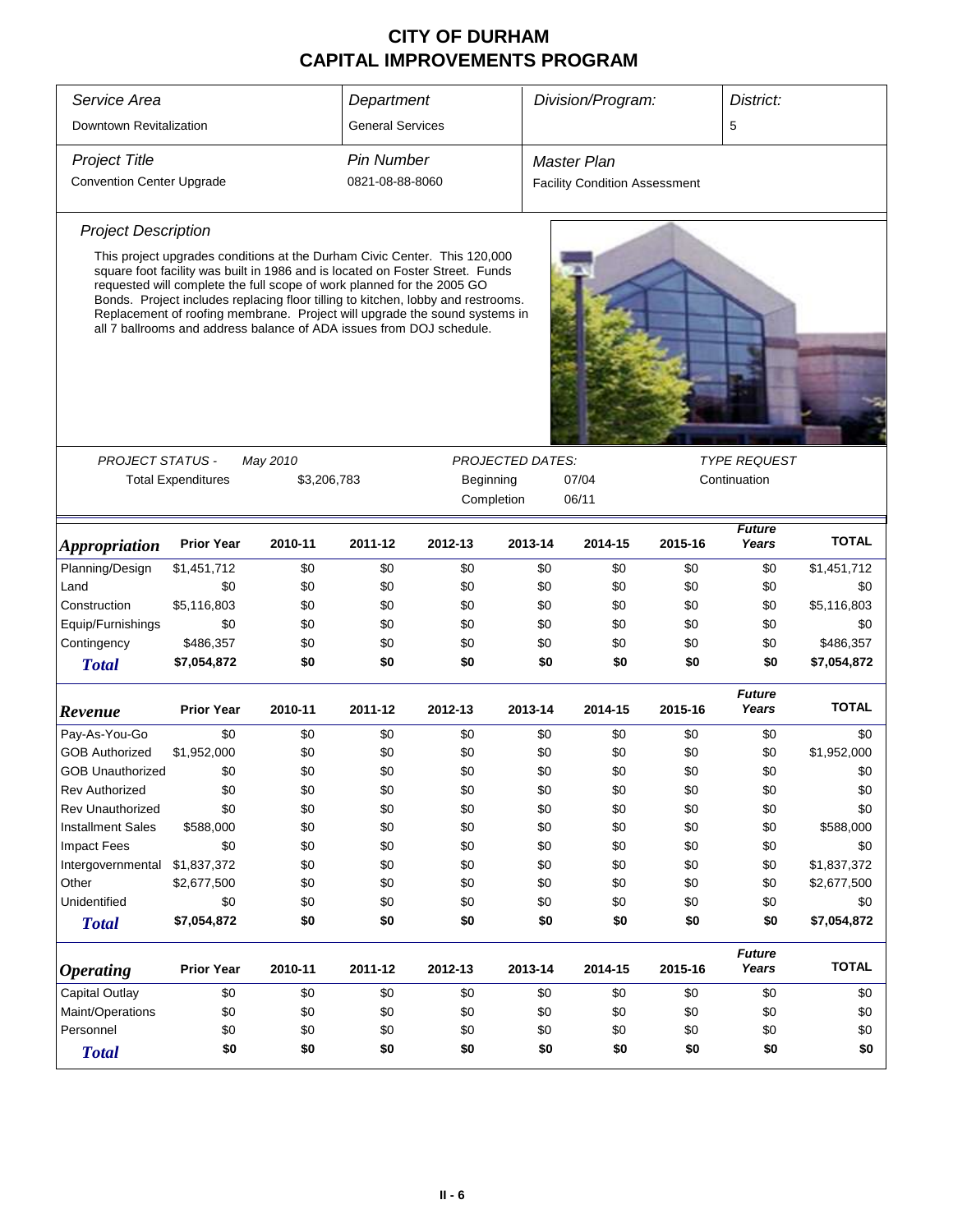| Service Area                         |                                                                                                                                                            |             | Department              |           |                  | Division/Program:                    | District: |                        |                                          |  |
|--------------------------------------|------------------------------------------------------------------------------------------------------------------------------------------------------------|-------------|-------------------------|-----------|------------------|--------------------------------------|-----------|------------------------|------------------------------------------|--|
| Downtown Revitalization              |                                                                                                                                                            |             | <b>General Services</b> |           |                  |                                      |           | 5                      |                                          |  |
|                                      |                                                                                                                                                            |             |                         |           |                  |                                      |           |                        |                                          |  |
| <b>Project Title</b>                 |                                                                                                                                                            |             | <b>Pin Number</b>       |           |                  | <b>Master Plan</b>                   |           |                        |                                          |  |
| Corcoran Street Parking Deck Upgrade |                                                                                                                                                            |             | 0821-12-87-7306         |           |                  | <b>Facility Condition Assessment</b> |           |                        |                                          |  |
| <b>Project Description</b>           |                                                                                                                                                            |             |                         |           |                  |                                      |           |                        |                                          |  |
|                                      | This project upgrades conditions at the Corcoran Street parking garage                                                                                     |             |                         |           |                  |                                      |           |                        |                                          |  |
|                                      | located at 101 East Corcoran Street. The project includes cracked and<br>spalled concrete replacement, roofing repairs, and water infiltration correction. |             |                         |           |                  |                                      |           |                        |                                          |  |
|                                      |                                                                                                                                                            |             |                         |           |                  |                                      |           |                        |                                          |  |
|                                      |                                                                                                                                                            |             |                         |           |                  |                                      |           |                        | <b>CORCORAN</b><br><b>STREET</b><br>DECK |  |
|                                      |                                                                                                                                                            |             |                         |           |                  |                                      |           |                        |                                          |  |
|                                      |                                                                                                                                                            |             |                         |           |                  |                                      |           |                        |                                          |  |
|                                      |                                                                                                                                                            |             |                         |           |                  |                                      |           |                        |                                          |  |
|                                      |                                                                                                                                                            |             |                         |           |                  |                                      |           |                        |                                          |  |
|                                      |                                                                                                                                                            |             |                         |           |                  |                                      |           |                        |                                          |  |
| <b>PROJECT STATUS -</b>              |                                                                                                                                                            | May 2010    |                         |           | PROJECTED DATES: | <b>TYPE REQUEST</b>                  |           |                        |                                          |  |
|                                      | <b>Total Expenditures</b>                                                                                                                                  | \$3,010,098 |                         | Beginning |                  | 07/06                                |           | Continuation           |                                          |  |
|                                      |                                                                                                                                                            |             |                         |           | Completion       | 07/11                                |           |                        |                                          |  |
|                                      |                                                                                                                                                            |             |                         |           |                  |                                      |           | <b>Future</b>          |                                          |  |
| <i><b>Appropriation</b></i>          | <b>Prior Year</b>                                                                                                                                          | 2010-11     | 2011-12                 | 2012-13   | 2013-14          | 2014-15                              | 2015-16   | Years                  | <b>TOTAL</b>                             |  |
| Planning/Design                      | \$487,749                                                                                                                                                  | \$0         | \$0                     | \$0       | \$0              | \$0                                  | \$0       | \$0                    | \$487,749                                |  |
| Land                                 | \$0                                                                                                                                                        | \$0         | \$0                     | \$0       | \$0              | \$0                                  | \$0       | \$0                    | \$0                                      |  |
| Construction                         | \$2,621,192                                                                                                                                                | \$0         | \$0                     | \$0       | \$0              | \$0                                  | \$0       | \$0                    | \$2,621,192                              |  |
| Equip/Furnishings                    | \$0                                                                                                                                                        | \$0         | \$0                     | \$0       | \$0              | \$0                                  | \$0       | \$0                    | \$0                                      |  |
| Contingency                          | \$258,247                                                                                                                                                  | \$0         | \$0                     | \$0       | \$0              | \$0                                  | \$0       | \$0                    | \$258,247                                |  |
| <b>Total</b>                         | \$3,367,188                                                                                                                                                | \$0         | \$0                     | \$0       | \$0              | \$0                                  | \$0       | \$0                    | \$3,367,188                              |  |
| Revenue                              | <b>Prior Year</b>                                                                                                                                          | 2010-11     | 2011-12                 | 2012-13   | 2013-14          | 2014-15                              | 2015-16   | <b>Future</b><br>Years | <b>TOTAL</b>                             |  |
| Pay-As-You-Go                        | \$0                                                                                                                                                        | \$0         | \$0                     | \$0       | \$0              | \$0                                  | \$0       | \$0                    | \$0                                      |  |
| <b>GOB Authorized</b>                | \$1,309,000                                                                                                                                                | \$0         | \$0                     | \$0       | \$0              | \$0                                  | \$0       | \$0                    | \$1,309,000                              |  |
| <b>GOB Unauthorized</b>              | \$0                                                                                                                                                        | \$0         | \$0                     | \$0       | \$0              | \$0                                  | \$0       | \$0                    | \$0                                      |  |
| <b>Rev Authorized</b>                | \$0                                                                                                                                                        | \$0         | \$0                     | \$0       | \$0              | \$0                                  | \$0       | \$0                    | \$0                                      |  |
| Rev Unauthorized                     | \$0                                                                                                                                                        | \$0         | \$0                     | \$0       | \$0              | \$0                                  | \$0       | \$0                    | \$0                                      |  |
| <b>Installment Sales</b>             | \$2,058,188                                                                                                                                                | \$0         | \$0                     | \$0       | \$0              | \$0                                  | \$0       | \$0                    | \$2,058,188                              |  |
| <b>Impact Fees</b>                   | \$0                                                                                                                                                        | \$0         | \$0                     | \$0       | \$0              | \$0                                  | \$0       | \$0                    | \$0                                      |  |
| Intergovernmental                    | \$0                                                                                                                                                        | \$0         | \$0                     | \$0       | \$0              | \$0                                  | \$0       | \$0                    | \$0                                      |  |
| Other                                | \$0                                                                                                                                                        | \$0         | \$0                     | \$0       | \$0              | \$0                                  | \$0       | \$0                    | \$0                                      |  |
| Unidentified                         | \$0                                                                                                                                                        | \$0         | \$0                     | \$0       | \$0              | \$0                                  | \$0       | \$0                    | \$0                                      |  |
| <b>Total</b>                         | \$3,367,188                                                                                                                                                | \$0         | \$0                     | \$0       | \$0              | \$0                                  | \$0       | \$0                    | \$3,367,188                              |  |
|                                      |                                                                                                                                                            |             |                         |           |                  |                                      |           | <b>Future</b>          |                                          |  |
| <b>Operating</b>                     | <b>Prior Year</b>                                                                                                                                          | 2010-11     | 2011-12                 | 2012-13   | 2013-14          | 2014-15                              | 2015-16   | Years                  | <b>TOTAL</b>                             |  |
| Capital Outlay                       | \$0                                                                                                                                                        | \$0         | \$0                     | \$0       | \$0              | \$0                                  | \$0       | \$0                    | \$0                                      |  |
| Maint/Operations                     | \$0                                                                                                                                                        | \$0         | \$0                     | \$0       | \$0              | \$0                                  | \$0       | \$0                    | \$0                                      |  |
| Personnel                            | \$0                                                                                                                                                        | \$0         | \$0                     | \$0       | \$0              | \$0                                  | \$0       | \$0                    | \$0                                      |  |
| <b>Total</b>                         | \$0                                                                                                                                                        | \$0         | \$0                     | \$0       | \$0              | \$0                                  | \$0       | \$0                    | \$0                                      |  |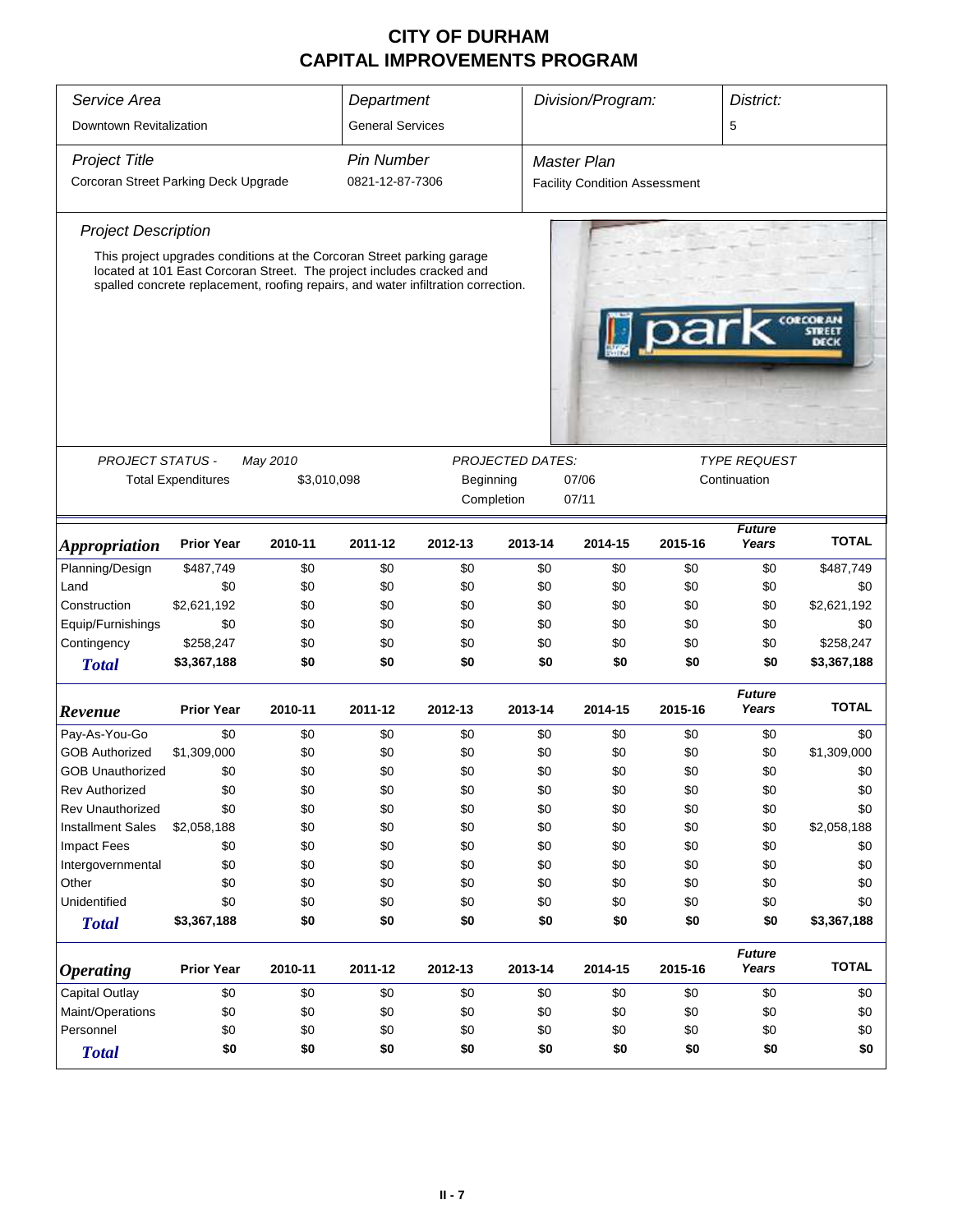| Service Area                |                                                                                                                                                                                                                                          |          | Department                                                      |         |                         | Division/Program:          |         | District:              |              |
|-----------------------------|------------------------------------------------------------------------------------------------------------------------------------------------------------------------------------------------------------------------------------------|----------|-----------------------------------------------------------------|---------|-------------------------|----------------------------|---------|------------------------|--------------|
| Downtown Revitalization     |                                                                                                                                                                                                                                          |          | <b>General Services</b>                                         |         |                         |                            |         | 5                      |              |
| <b>Project Title</b>        |                                                                                                                                                                                                                                          |          | <b>Pin Number</b>                                               |         |                         | <b>Master Plan</b>         |         |                        |              |
| Durham Arts Council Upgrade |                                                                                                                                                                                                                                          |          | 0821-08-88-2076                                                 |         |                         | Deferred Maintenance Study |         |                        |              |
| <b>Project Description</b>  |                                                                                                                                                                                                                                          |          |                                                                 |         |                         |                            |         |                        |              |
|                             |                                                                                                                                                                                                                                          |          |                                                                 |         |                         |                            |         |                        |              |
| correction.                 | This project upgrades conditions at the 52,000 square ft Durham Arts Council.<br>The project includes replacement of the HVAC system, roofing repairs,<br>replacement of damaged carpeting, painting, plastering, and water infiltration |          |                                                                 |         |                         |                            |         |                        |              |
|                             |                                                                                                                                                                                                                                          |          |                                                                 |         |                         |                            |         | <b>TYPE REQUEST</b>    |              |
| <b>PROJECT STATUS -</b>     |                                                                                                                                                                                                                                          | May 2010 |                                                                 |         | <b>PROJECTED DATES:</b> |                            |         |                        |              |
|                             | <b>Total Expenditures</b>                                                                                                                                                                                                                |          | Beginning<br>07/04<br>Continuation<br>\$2,658,989<br>Completion |         |                         |                            |         |                        |              |
|                             |                                                                                                                                                                                                                                          |          |                                                                 |         |                         | 01/11                      |         |                        |              |
| <i><b>Appropriation</b></i> | <b>Prior Year</b>                                                                                                                                                                                                                        | 2010-11  | 2011-12                                                         | 2012-13 | 2013-14                 | 2014-15                    | 2015-16 | <b>Future</b><br>Years | <b>TOTAL</b> |
| Planning/Design             | \$508,886                                                                                                                                                                                                                                | \$0      | \$0                                                             | \$0     | \$0                     | \$0                        | \$0     | \$0                    | \$508,886    |
| Land                        | \$0                                                                                                                                                                                                                                      | \$0      | \$0                                                             | \$0     | \$0                     | \$0                        | \$0     | \$0                    | \$0          |
| Construction                | \$5,207,948                                                                                                                                                                                                                              | \$0      | \$0                                                             | \$0     | \$0                     | \$0                        | \$0     | \$0                    | \$5,207,948  |
| Equip/Furnishings           | \$0                                                                                                                                                                                                                                      | \$0      | \$0                                                             | \$0     | \$0                     | \$0                        | \$0     | \$0                    | \$0          |
| Contingency                 | \$277,626                                                                                                                                                                                                                                | \$0      | \$0                                                             | \$0     | \$0                     | \$0                        | \$0     | \$0                    | \$277,626    |
| <b>Total</b>                | \$5,994,460                                                                                                                                                                                                                              | \$0      | \$0                                                             | \$0     | \$0                     | \$0                        | \$0     | \$0                    | \$5,994,460  |
| Revenue                     | <b>Prior Year</b>                                                                                                                                                                                                                        | 2010-11  | 2011-12                                                         | 2012-13 | 2013-14                 | 2014-15                    | 2015-16 | <b>Future</b><br>Years | <b>TOTAL</b> |
| Pay-As-You-Go               | \$0                                                                                                                                                                                                                                      | \$0      | \$0                                                             | \$0     | \$0                     | \$0                        | \$0     | \$0                    | \$0          |
| <b>GOB Authorized</b>       | \$1,468,247                                                                                                                                                                                                                              | \$0      | \$0                                                             | \$0     | \$0                     | \$0                        | \$0     | \$0                    | \$1,468,247  |
| GOB Unauthorized            | \$0                                                                                                                                                                                                                                      | \$0      | \$0                                                             | \$0     | \$0                     | \$0                        | \$0     | \$0                    | \$0          |
| <b>Rev Authorized</b>       | \$0                                                                                                                                                                                                                                      | \$0      | \$0                                                             | \$0     | \$0                     | \$0                        | \$0     | \$0                    | \$0          |
| <b>Rev Unauthorized</b>     | \$0                                                                                                                                                                                                                                      | \$0      | \$0                                                             | \$0     | \$0                     | \$0                        | \$0     | \$0                    | \$0          |
| <b>Installment Sales</b>    | \$4,022,298                                                                                                                                                                                                                              | \$0      | \$0                                                             | \$0     | \$0                     | \$0                        | \$0     | \$0                    | \$4,022,298  |
| <b>Impact Fees</b>          | \$0                                                                                                                                                                                                                                      | \$0      | \$0                                                             | \$0     | \$0                     | \$0                        | \$0     | \$0                    | \$0          |
| Intergovernmental           | \$503,915                                                                                                                                                                                                                                | \$0      | \$0                                                             | \$0     | \$0                     | \$0                        | \$0     | \$0                    | \$503,915    |
| Other                       | \$0                                                                                                                                                                                                                                      | \$0      | \$0                                                             | \$0     | \$0                     | \$0                        | \$0     | \$0                    | \$0          |
| Unidentified                | \$0                                                                                                                                                                                                                                      | \$0      | \$0                                                             | \$0     | \$0                     | \$0                        | \$0     | \$0                    | \$0          |
| <b>Total</b>                | \$5,994,460                                                                                                                                                                                                                              | \$0      | \$0                                                             | \$0     | \$0                     | \$0                        | \$0     | \$0                    | \$5,994,460  |
| <b>Operating</b>            | <b>Prior Year</b>                                                                                                                                                                                                                        | 2010-11  | 2011-12                                                         | 2012-13 | 2013-14                 | 2014-15                    | 2015-16 | <b>Future</b><br>Years | <b>TOTAL</b> |
| Capital Outlay              | \$0                                                                                                                                                                                                                                      | \$0      | \$0                                                             | \$0     | \$0                     | \$0                        | \$0     | \$0                    | \$0          |
| Maint/Operations            | \$0                                                                                                                                                                                                                                      | \$0      | \$0                                                             | \$0     | \$0                     | \$0                        | \$0     | \$0                    | \$0          |
| Personnel                   | \$0                                                                                                                                                                                                                                      | \$0      | \$0                                                             | \$0     | \$0                     | \$0                        | \$0     | \$0                    | \$0          |
| <b>Total</b>                | \$0<br>\$0<br>\$0<br>\$0<br>\$0<br>\$0<br>\$0<br>\$0                                                                                                                                                                                     |          |                                                                 |         |                         |                            |         | \$0                    |              |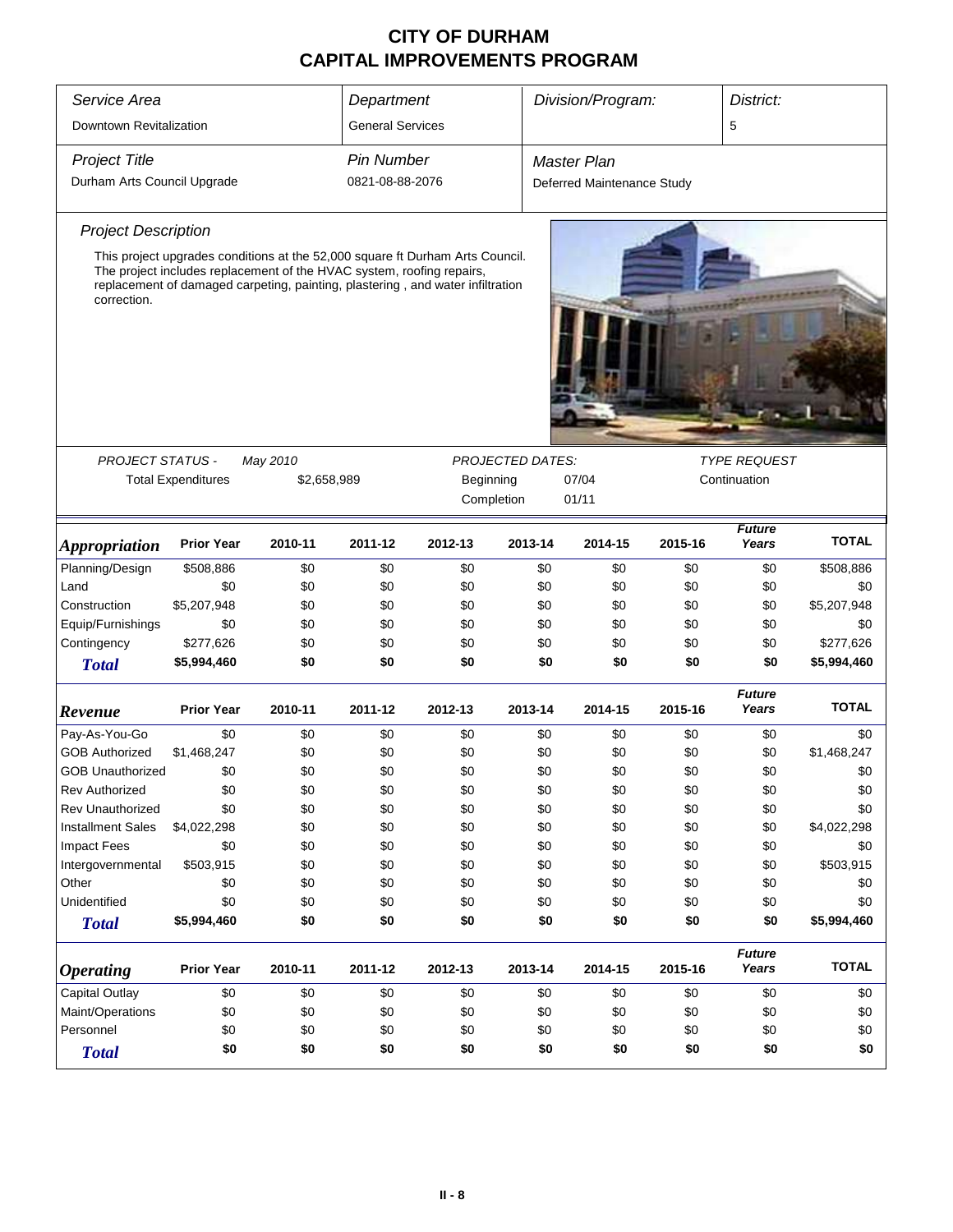| Service Area                       | Department                                                                                                                                                                                                      |             |                         | Division/Program:<br>District: |                         |                                      |         |                        |              |  |
|------------------------------------|-----------------------------------------------------------------------------------------------------------------------------------------------------------------------------------------------------------------|-------------|-------------------------|--------------------------------|-------------------------|--------------------------------------|---------|------------------------|--------------|--|
|                                    |                                                                                                                                                                                                                 |             |                         |                                |                         |                                      |         |                        |              |  |
| Downtown Revitalization            |                                                                                                                                                                                                                 |             | <b>General Services</b> |                                |                         |                                      |         | 5                      |              |  |
| <b>Project Title</b>               |                                                                                                                                                                                                                 |             | <b>Pin Number</b>       |                                |                         | <b>Master Plan</b>                   |         |                        |              |  |
| Durham Bulls Athletic Park Upgrade |                                                                                                                                                                                                                 |             | 0821-12-85-3894         |                                |                         | <b>Facility Condition Assessment</b> |         |                        |              |  |
| <b>Project Description</b>         |                                                                                                                                                                                                                 |             |                         |                                |                         |                                      |         |                        |              |  |
|                                    | This project upgrades conditions at the 152,610 square foot Durham Bulls                                                                                                                                        |             |                         |                                |                         |                                      |         |                        |              |  |
|                                    | Athletic Park. Project repairs include water infiltration, the HVAC system,<br>deteriorated expansion joints, exterior masonry, and damaged finishes. FY10<br>funding will provide for fire and water proofing. |             |                         |                                |                         |                                      |         |                        |              |  |
|                                    |                                                                                                                                                                                                                 |             |                         |                                |                         |                                      |         |                        |              |  |
| <b>PROJECT STATUS -</b>            |                                                                                                                                                                                                                 | May 2010    |                         |                                | <b>PROJECTED DATES:</b> |                                      |         | <b>TYPE REQUEST</b>    |              |  |
|                                    | <b>Total Expenditures</b>                                                                                                                                                                                       | \$3,747,968 |                         | Beginning                      |                         | 07/06<br>Continuation                |         |                        |              |  |
|                                    |                                                                                                                                                                                                                 |             |                         |                                | Completion              | 06/12                                |         |                        |              |  |
| <i><b>Appropriation</b></i>        | <b>Prior Year</b>                                                                                                                                                                                               | 2010-11     | 2011-12                 | 2012-13                        | 2013-14                 | 2014-15                              | 2015-16 | <b>Future</b><br>Years | <b>TOTAL</b> |  |
| Planning/Design                    | \$458,357                                                                                                                                                                                                       | \$0         | \$0                     | \$0                            | \$0                     | \$0                                  | \$0     | \$0                    | \$458,357    |  |
| Land                               | \$0                                                                                                                                                                                                             | \$0         | \$0                     | \$0                            | \$0                     | \$0                                  | \$0     | \$0                    | \$0          |  |
| Construction                       | \$4,190,239                                                                                                                                                                                                     | \$0         | \$0                     | \$0                            | \$0                     | \$0                                  | \$0     | \$0                    | \$4,190,239  |  |
| Equip/Furnishings                  | \$0                                                                                                                                                                                                             | \$0         | \$0                     | \$0                            | \$0                     | \$0                                  | \$0     | \$0                    | \$0          |  |
| Contingency                        | \$260,507                                                                                                                                                                                                       | \$0         | \$0                     | \$0                            | \$0                     | \$0                                  | \$0     | \$0                    | \$260,507    |  |
| <b>Total</b>                       | \$4,909,103                                                                                                                                                                                                     | \$0         | \$0                     | \$0                            |                         | \$0<br>\$0                           | \$0     | \$0                    | \$4,909,103  |  |
| Revenue                            | <b>Prior Year</b>                                                                                                                                                                                               | 2010-11     | 2011-12                 | 2012-13                        | 2013-14                 | 2014-15                              | 2015-16 | <b>Future</b><br>Years | <b>TOTAL</b> |  |
| Pay-As-You-Go                      | \$70,361                                                                                                                                                                                                        | \$0         | \$0                     | \$0                            | \$0                     | \$0                                  | \$0     | \$0                    | \$70,361     |  |
| <b>GOB Authorized</b>              | \$887,000                                                                                                                                                                                                       | \$0         | \$0                     | \$0                            | \$0                     | \$0                                  | \$0     | \$0                    | \$887,000    |  |
| <b>GOB Unauthorized</b>            | \$0                                                                                                                                                                                                             | \$0         | \$0                     | \$0                            | \$0                     | \$0                                  | \$0     | \$0                    | \$0          |  |
| <b>Rev Authorized</b>              | \$0                                                                                                                                                                                                             | \$0         | \$0                     | \$0                            | \$0                     | \$0                                  | \$0     | \$0                    | \$0          |  |
| <b>Rev Unauthorized</b>            | \$0                                                                                                                                                                                                             | \$0         | \$0                     | \$0                            | \$0                     | \$0                                  | \$0     | \$0                    | \$0          |  |
| <b>Installment Sales</b>           | \$3,951,742                                                                                                                                                                                                     | \$0         | \$0                     | \$0                            | \$0                     | \$0                                  | \$0     | \$0                    | \$3,951,742  |  |
| <b>Impact Fees</b>                 | \$0                                                                                                                                                                                                             | \$0         | \$0                     | \$0                            | \$0                     | \$0                                  | \$0     | \$0                    | \$0          |  |
| Intergovernmental                  | \$0                                                                                                                                                                                                             | \$0         | \$0                     | \$0                            | \$0                     | \$0                                  | \$0     | \$0                    | \$0          |  |
| Other                              | \$0                                                                                                                                                                                                             | \$0         | \$0                     | \$0                            | \$0                     | \$0                                  | \$0     | \$0                    | \$0          |  |
| Unidentified                       | \$0                                                                                                                                                                                                             | \$0         | \$0                     | \$0                            | \$0                     | \$0                                  | \$0     | \$0                    | \$0          |  |
| <b>Total</b>                       | \$4,909,103                                                                                                                                                                                                     | \$0         | \$0                     | \$0                            | \$0                     | \$0                                  | \$0     | \$0                    | \$4,909,103  |  |
| <b>Operating</b>                   | <b>Prior Year</b>                                                                                                                                                                                               | 2010-11     | 2011-12                 | 2012-13                        | 2013-14                 | 2014-15                              | 2015-16 | <b>Future</b><br>Years | <b>TOTAL</b> |  |
| Capital Outlay                     | \$0                                                                                                                                                                                                             | \$0         | \$0                     | \$0                            | \$0                     | \$0                                  | \$0     | \$0                    | \$0          |  |
| Maint/Operations                   | \$0                                                                                                                                                                                                             | \$0         | \$0                     | \$0                            | \$0                     | \$0                                  | \$0     | \$0                    | \$0          |  |
| Personnel                          | \$0<br>\$0<br>\$0<br>\$0                                                                                                                                                                                        |             |                         |                                |                         | \$0<br>\$0                           | \$0     | \$0                    | \$0          |  |
| <b>Total</b>                       | \$0                                                                                                                                                                                                             | \$0         | \$0                     | \$0                            |                         | \$0<br>\$0                           | \$0     | \$0                    | \$0          |  |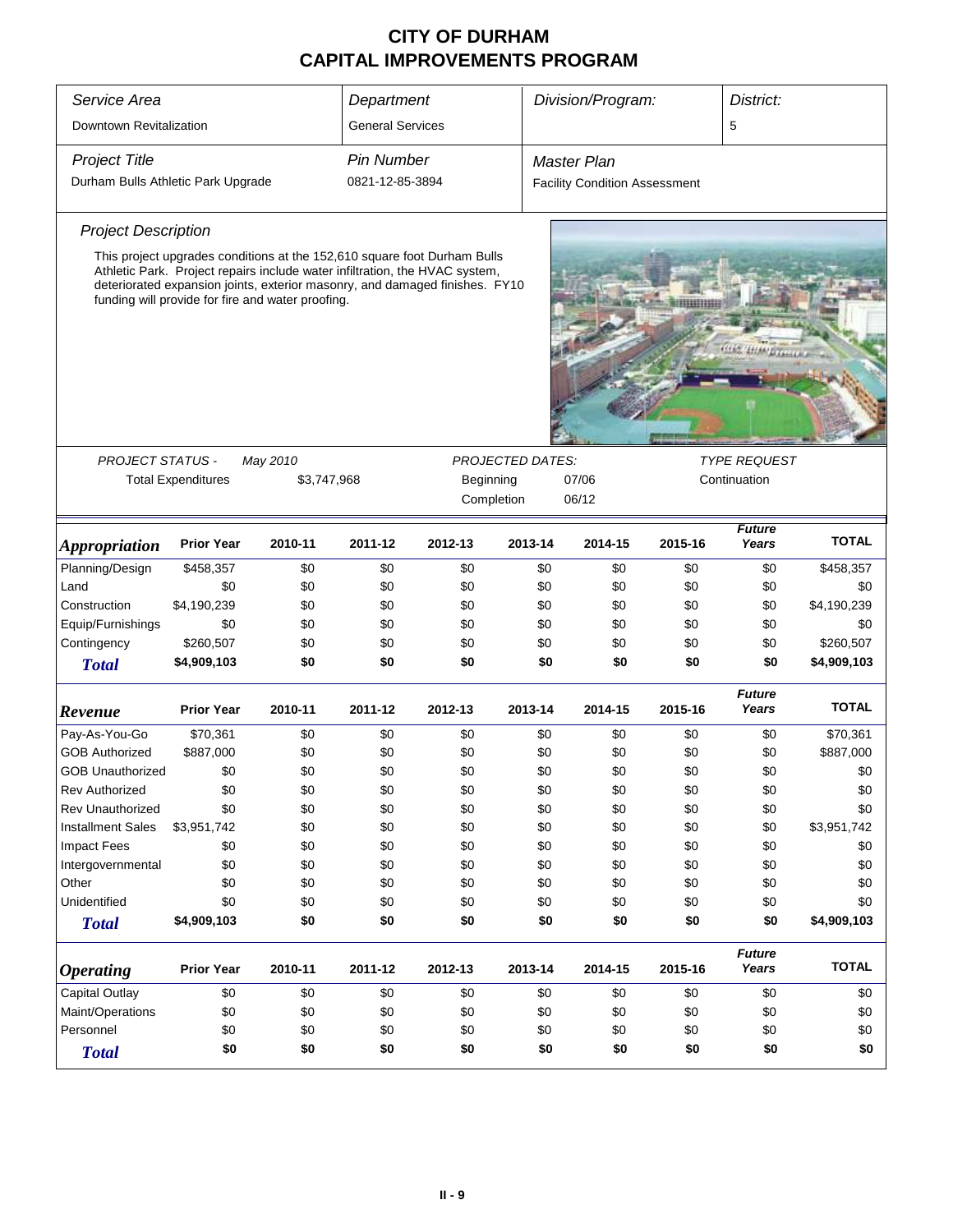| Service Area                   |                                                                                                                     |          | Department              |                           |                         | Division/Program:    |         | District:              |              |
|--------------------------------|---------------------------------------------------------------------------------------------------------------------|----------|-------------------------|---------------------------|-------------------------|----------------------|---------|------------------------|--------------|
| Downtown Revitalization        |                                                                                                                     |          | <b>General Services</b> |                           |                         |                      |         | 5                      |              |
| <b>Project Title</b>           |                                                                                                                     |          | Pin Number              |                           |                         | <b>Master Plan</b>   |         |                        |              |
| Durham Centre Plaza Renovation |                                                                                                                     |          | 0821-08-88-7397         |                           |                         | Downtown Master Plan |         |                        |              |
| <b>Project Description</b>     |                                                                                                                     |          |                         |                           |                         |                      |         |                        |              |
|                                | This project will renovate the upper level of the Durham Centre into a                                              |          |                         |                           |                         |                      |         |                        |              |
|                                | contemporary urban plaza and rooftop garden with gathering spaces, seating<br>areas, and a showcase for public art. |          |                         |                           |                         |                      |         |                        |              |
| <b>PROJECT STATUS -</b>        |                                                                                                                     | May 2010 |                         |                           | <b>PROJECTED DATES:</b> |                      |         | <b>TYPE REQUEST</b>    |              |
|                                | <b>Total Expenditures</b>                                                                                           |          | \$0                     | Beginning<br>01/07<br>New |                         |                      |         |                        |              |
|                                |                                                                                                                     |          |                         |                           | Completion              | 08/10                |         |                        |              |
|                                |                                                                                                                     |          |                         |                           |                         |                      |         |                        |              |
| <b>Appropriation</b>           | <b>Prior Year</b>                                                                                                   | 2010-11  | 2011-12                 | 2012-13                   | 2013-14                 | 2014-15              | 2015-16 | <b>Future</b><br>Years | <b>TOTAL</b> |
| Planning/Design                | \$37,500                                                                                                            | \$0      | \$0                     | \$0                       | \$0                     | \$0                  | \$0     | \$0                    | \$37,500     |
| Land                           | \$0                                                                                                                 | \$0      | \$0                     | \$0                       | \$0                     | \$0                  | \$0     | \$0                    | \$0          |
| Construction                   | \$0                                                                                                                 | \$0      | \$0                     | \$0                       | \$0                     | \$0                  | \$0     | \$0                    | \$0          |
| Equip/Furnishings              | \$0                                                                                                                 | \$0      | \$0                     | \$0                       | \$0                     | \$0                  | \$0     | \$0                    | \$0          |
| Contingency                    | \$0                                                                                                                 | \$0      | \$0                     | \$0                       | \$0                     | \$0                  | \$0     | \$0                    | \$0          |
| <b>Total</b>                   | \$37,500                                                                                                            | \$0      | \$0                     | \$0                       | \$0                     | \$0                  | \$0     | \$0                    | \$37,500     |
| Revenue                        | <b>Prior Year</b>                                                                                                   | 2010-11  | 2011-12                 | 2012-13                   | 2013-14                 | 2014-15              | 2015-16 | <b>Future</b><br>Years | <b>TOTAL</b> |
| Pay-As-You-Go                  | \$37,500                                                                                                            | \$0      | \$0                     | \$0                       | \$0                     | \$0                  | \$0     | \$0                    | \$37,500     |
| <b>GOB Authorized</b>          | \$0                                                                                                                 | \$0      | \$0                     | \$0                       | \$0                     | \$0                  | \$0     | \$0                    | \$0          |
| <b>GOB Unauthorized</b>        | \$0                                                                                                                 | \$0      | \$0                     | \$0                       | \$0                     | \$0                  | \$0     | \$0                    | \$0          |
| <b>Rev Authorized</b>          | \$0                                                                                                                 | \$0      | \$0                     | \$0                       | \$0                     | \$0                  | \$0     | \$0                    | \$0          |
| <b>Rev Unauthorized</b>        | \$0                                                                                                                 | \$0      | \$0                     | \$0                       | \$0                     | \$0                  | \$0     | \$0                    | \$0          |
| <b>Installment Sales</b>       | \$0                                                                                                                 | \$0      | \$0                     | \$0                       | \$0                     | \$0                  | \$0     | \$0                    | \$0          |
| <b>Impact Fees</b>             | \$0                                                                                                                 | \$0      | \$0                     | \$0                       | \$0                     | \$0                  | \$0     | \$0                    | \$0          |
| Intergovernmental              | \$0                                                                                                                 | \$0      | \$0                     | \$0                       | \$0                     | \$0                  | \$0     | \$0                    | \$0          |
| Other                          | \$0                                                                                                                 | \$0      | \$0                     | \$0                       | \$0                     | \$0                  | \$0     | \$0                    | \$0          |
| Unidentified                   | \$0                                                                                                                 | \$0      | \$0                     | \$0                       | \$0                     | \$0                  | \$0     | \$0                    | \$0          |
| <b>Total</b>                   | \$37,500                                                                                                            | \$0      | \$0                     | \$0                       | \$0                     | \$0                  | \$0     | \$0                    | \$37,500     |
| <b>Operating</b>               | <b>Prior Year</b>                                                                                                   | 2010-11  | 2011-12                 | 2012-13                   | 2013-14                 | 2014-15              | 2015-16 | <b>Future</b><br>Years | <b>TOTAL</b> |
| Capital Outlay                 | \$0                                                                                                                 | \$0      | \$0                     | \$0                       | \$0                     | \$0                  | \$0     | \$0                    | \$0          |
| Maint/Operations               | \$0                                                                                                                 | \$0      | \$0                     | \$0                       | \$0                     | \$0                  | \$0     | \$0                    | \$0          |
| Personnel                      | \$0                                                                                                                 | \$0      | \$0                     | \$0                       | \$0                     | \$0                  | \$0     | \$0                    | \$0          |
| <b>Total</b>                   | \$0                                                                                                                 | \$0      | \$0                     | \$0                       | \$0                     | \$0                  | \$0     | \$0                    | \$0          |